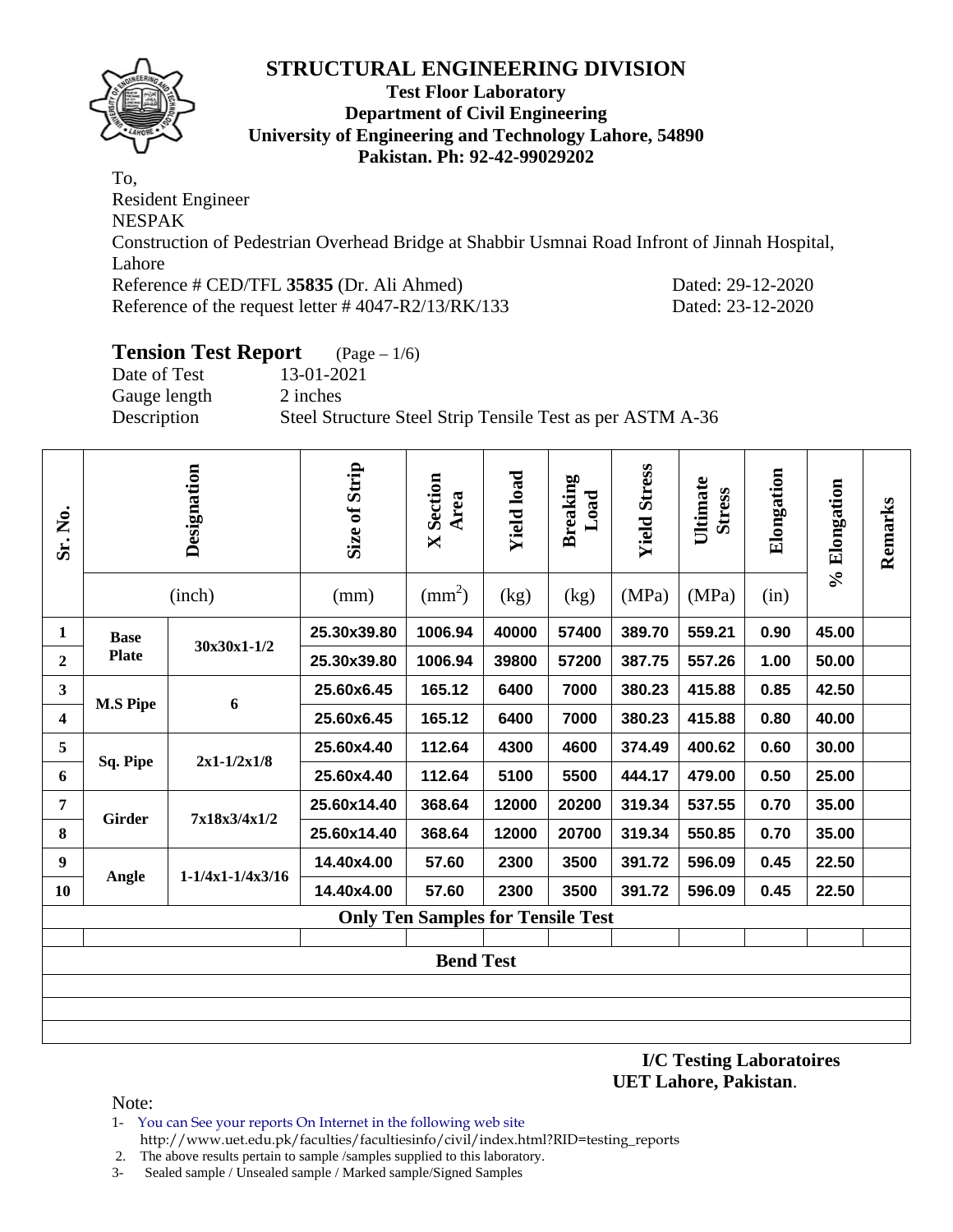

#### **Test Floor Laboratory Department of Civil Engineering University of Engineering and Technology Lahore, 54890 Pakistan. Ph: 92-42-99029202**

To, Resident Engineer NESPAK Construction of Pedestrian Overhead Bridge at Shabbir Usmnai Road Infront of Jinnah Hospital, Lahore Reference # CED/TFL **35835** (Dr. Ali Ahmed) Dated: 29-12-2020 Reference of the request letter # 4047-R2/13/RK/133 Dated: 23-12-2020

# **Weight &Size Test Report** (Page – 2/6)

Date of Test 13-01-2021 Description Base Plate Weight and Size Test

| Sr.<br>No.   | Designation | Weight | Length                          | Width<br>(b) | Weight per Unit<br>Area | Thickness | Remark |
|--------------|-------------|--------|---------------------------------|--------------|-------------------------|-----------|--------|
|              | (inch)      | (g)    | (cm)                            | (cm)         | $\left(kg/m^{2}\right)$ | (mm)      |        |
| $\mathbf{1}$ | 30x30x1-1/2 | 28900  | 61.00                           | 15.50        | 305.66                  | 39.80     |        |
|              |             |        |                                 |              |                         |           |        |
|              |             |        |                                 |              |                         |           |        |
|              |             |        |                                 |              |                         |           |        |
|              |             |        |                                 |              |                         |           |        |
|              |             |        |                                 |              |                         |           |        |
|              |             |        |                                 |              |                         |           |        |
|              |             |        |                                 |              |                         |           |        |
|              |             |        | <b>Only One Sample for Test</b> |              |                         |           |        |
|              |             |        |                                 |              |                         |           |        |

**I/C Testing Laboratoires UET Lahore, Pakistan**.

- 1- You can See your reports On Internet in the following web site http://www.uet.edu.pk/faculties/facultiesinfo/civil/index.html?RID=testing\_reports
- 2. The above results pertain to sample /samples supplied to this laboratory.
- 3- Sealed sample / Unsealed sample / Marked sample/Signed Samples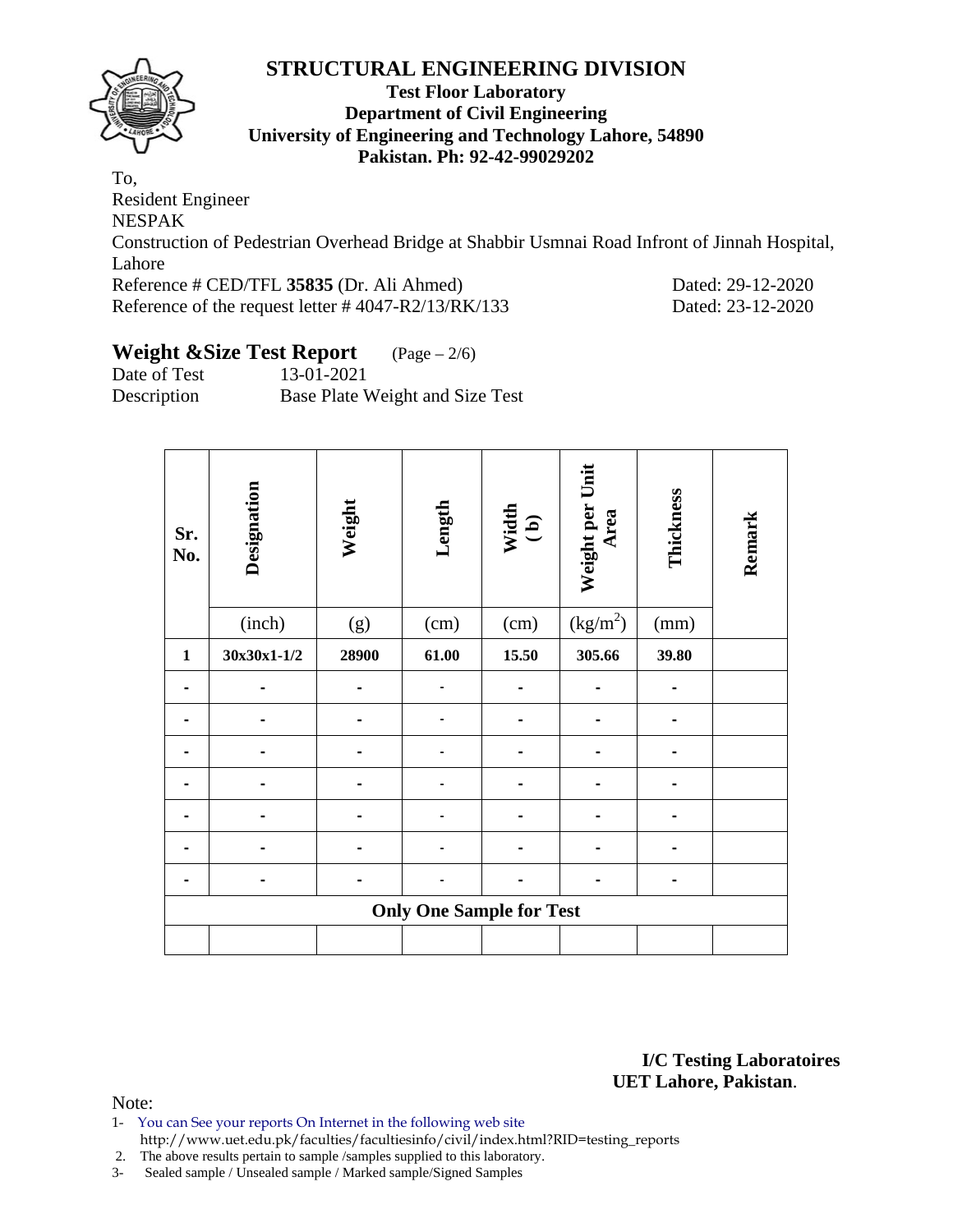

#### **Test Floor Laboratory Department of Civil Engineering University of Engineering and Technology Lahore, 54890 Pakistan. Ph: 92-42-99029202**

To, Resident Engineer NESPAK Construction of Pedestrian Overhead Bridge at Shabbir Usmnai Road Infront of Jinnah Hospital, Lahore Reference # CED/TFL **35835** (Dr. Ali Ahmed) Dated: 29-12-2020 Reference of the request letter # 4047-R2/13/RK/133 Dated: 23-12-2020

# **Weight &Size Test Report** (Page – 3/6)

Date of Test 13-01-2021 Description MS Pipe Weight and Size Test

| Sr.<br>No.   | Designation                     | Weight | Length | Weight per Unit<br>Length | <b>Diameter</b><br>External | <b>Diameter</b><br>Internal | Wall Thickness | Remark |  |  |
|--------------|---------------------------------|--------|--------|---------------------------|-----------------------------|-----------------------------|----------------|--------|--|--|
|              | (inch)                          | (g)    | (cm)   | (kg/m)                    | (mm)                        | (mm)                        | (mm)           |        |  |  |
| $\mathbf{1}$ | 6                               | 11700  | 48.20  | 24.27                     | 167.00                      | 154.00                      | 6.50           |        |  |  |
|              | $\qquad \qquad \blacksquare$    |        |        |                           | -                           |                             | $\blacksquare$ |        |  |  |
|              |                                 |        |        |                           |                             |                             |                |        |  |  |
|              |                                 |        |        |                           | -                           |                             |                |        |  |  |
|              |                                 |        |        |                           |                             |                             |                |        |  |  |
|              |                                 |        |        |                           |                             |                             |                |        |  |  |
|              |                                 |        |        |                           |                             |                             |                |        |  |  |
|              |                                 |        |        |                           |                             |                             |                |        |  |  |
|              | -                               |        |        |                           |                             |                             |                |        |  |  |
|              | <b>Only One Sample for Test</b> |        |        |                           |                             |                             |                |        |  |  |
|              |                                 |        |        |                           |                             |                             |                |        |  |  |

**I/C Testing Laboratoires UET Lahore, Pakistan**.

- 1- You can See your reports On Internet in the following web site http://www.uet.edu.pk/faculties/facultiesinfo/civil/index.html?RID=testing\_reports
- 2. The above results pertain to sample /samples supplied to this laboratory.
- 3- Sealed sample / Unsealed sample / Marked sample/Signed Samples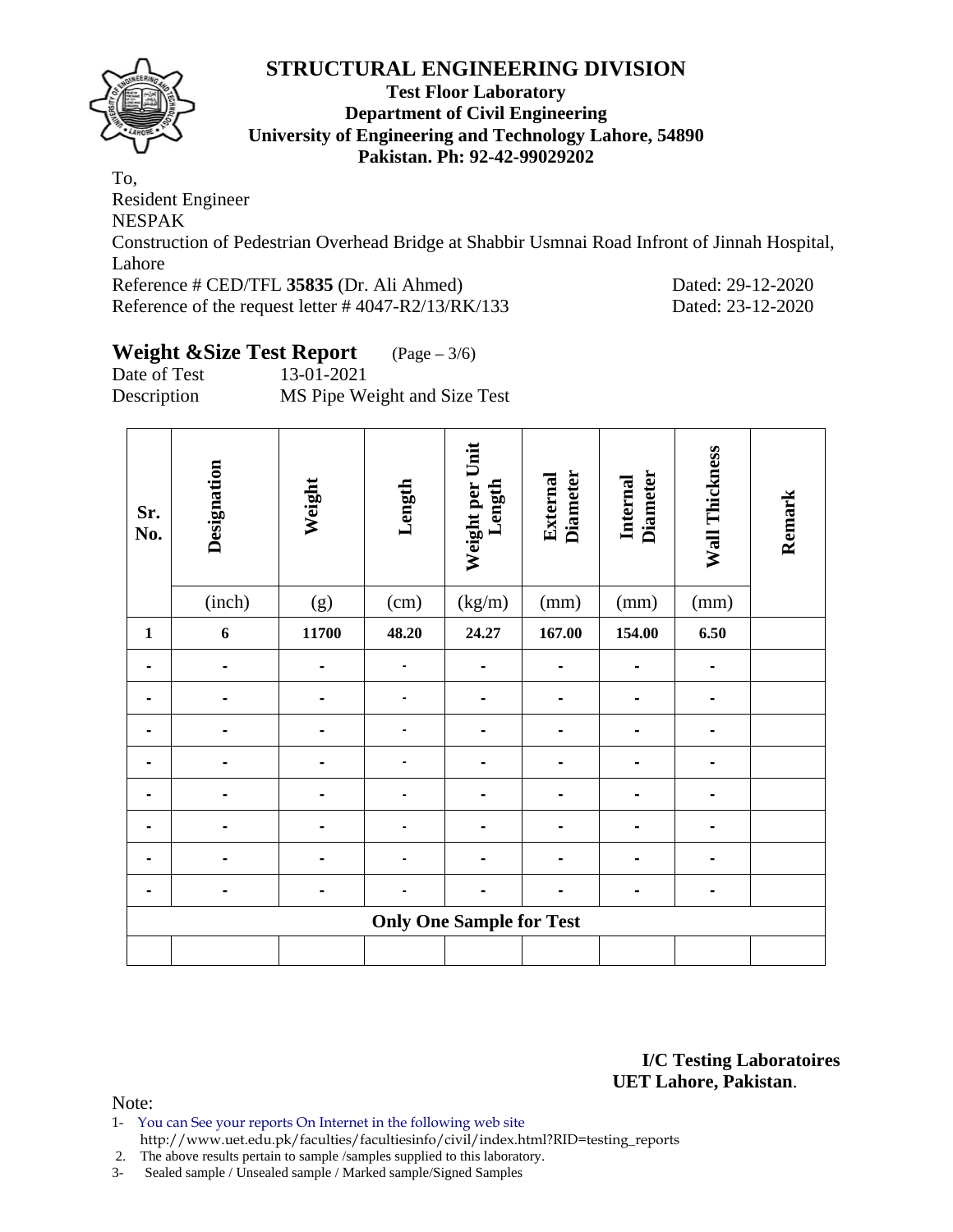

#### **Test Floor Laboratory Department of Civil Engineering University of Engineering and Technology Lahore, 54890 Pakistan. Ph: 92-42-99029202**

To, Resident Engineer NESPAK Construction of Pedestrian Overhead Bridge at Shabbir Usmnai Road Infront of Jinnah Hospital, Lahore Reference # CED/TFL **35835** (Dr. Ali Ahmed) Dated: 29-12-2020 Reference of the request letter # 4047-R2/13/RK/133 Dated: 23-12-2020

# **Weight &Size Test Report** (Page – 4/6)

Date of Test 13-01-2021 Description Sq Pipe Weight and Size Test

|                |                                 |        |        |                           | Outer<br><b>Dimension</b> |                |                |        |  |  |
|----------------|---------------------------------|--------|--------|---------------------------|---------------------------|----------------|----------------|--------|--|--|
| Sr.<br>No.     | Designation                     | Weight | Length | Weight per Unit<br>Length | X                         | Y              | Wall Thickness | Remark |  |  |
|                | (inch)                          | (g)    | (cm)   | (kg/m)                    | (mm)                      | (mm)           | (mm)           |        |  |  |
| $\mathbf{1}$   | $2x1-1/2x1/8$                   | 3750   | 53.00  | 7.08                      | 70.00                     | 51.80          | 4.50           |        |  |  |
| ۰              | -                               | -      |        |                           | $\blacksquare$            | $\blacksquare$ | $\blacksquare$ |        |  |  |
|                |                                 |        |        |                           |                           |                |                |        |  |  |
|                |                                 |        |        |                           | $\blacksquare$            |                |                |        |  |  |
|                |                                 |        |        |                           |                           |                |                |        |  |  |
| $\blacksquare$ |                                 | -      |        |                           | $\blacksquare$            | $\blacksquare$ |                |        |  |  |
|                |                                 |        |        |                           |                           |                |                |        |  |  |
|                |                                 |        |        |                           |                           |                |                |        |  |  |
|                |                                 |        |        |                           |                           |                |                |        |  |  |
|                | <b>Only One Sample for Test</b> |        |        |                           |                           |                |                |        |  |  |
|                |                                 |        |        |                           |                           |                |                |        |  |  |

**I/C Testing Laboratoires UET Lahore, Pakistan**.

- 1- You can See your reports On Internet in the following web site http://www.uet.edu.pk/faculties/facultiesinfo/civil/index.html?RID=testing\_reports
- 2. The above results pertain to sample /samples supplied to this laboratory.
- 3- Sealed sample / Unsealed sample / Marked sample/Signed Samples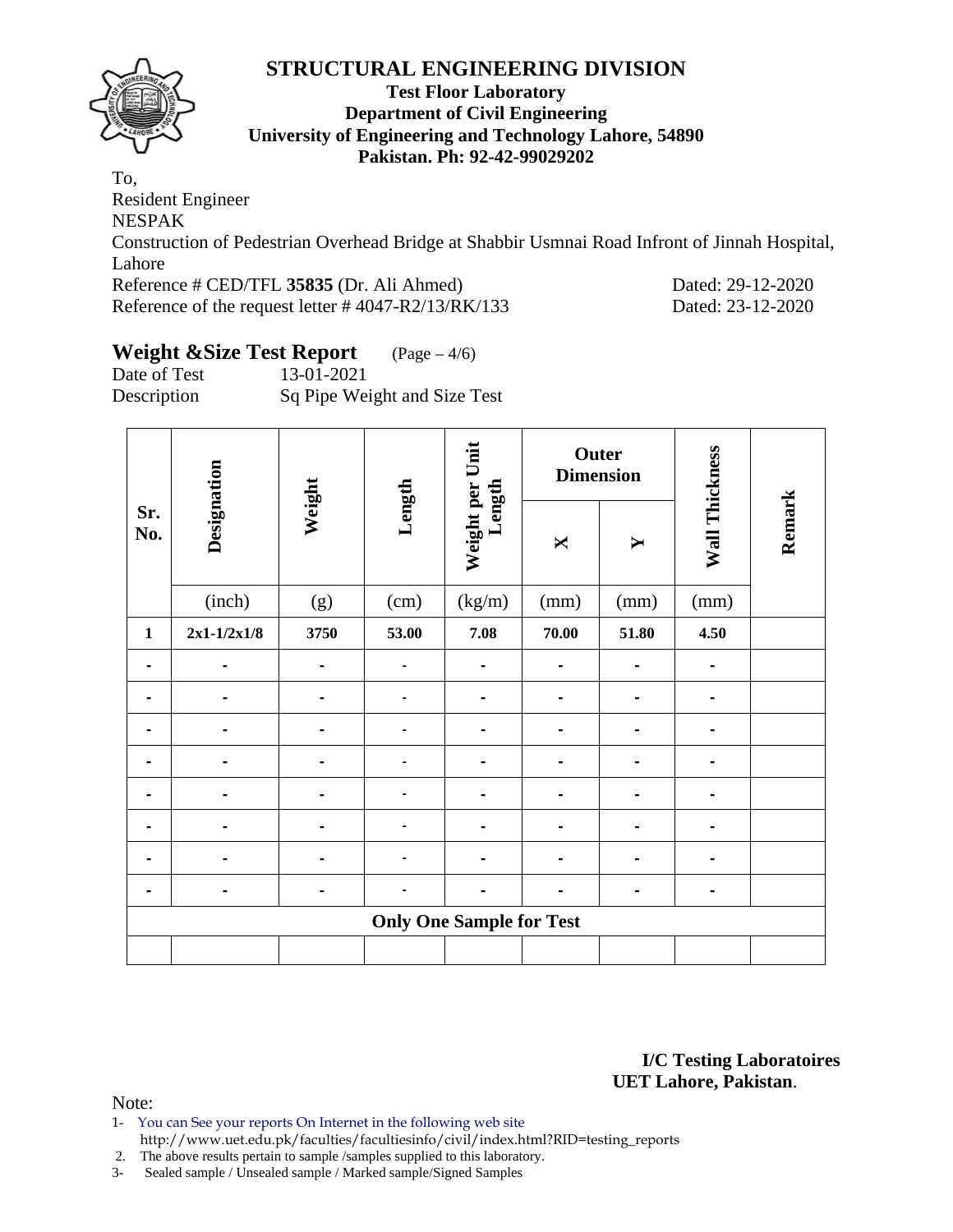

#### **Test Floor Laboratory Department of Civil Engineering University of Engineering and Technology Lahore, 54890 Pakistan. Ph: 92-42-99029202**

To, Resident Engineer NESPAK Construction of Pedestrian Overhead Bridge at Shabbir Usmnai Road Infront of Jinnah Hospital, Lahore Reference # CED/TFL **35835** (Dr. Ali Ahmed) Dated: 29-12-2020 Reference of the request letter # 4047-R2/13/RK/133 Dated: 23-12-2020

# **Weight &Size Test Report** (Page – 5/6)

Date of Test 13-01-2021 Description Girder Weight and Size Test

| Sr.<br>No.     | Designation    | Weight         | Length         | Weight per Unit<br>Length       | Depth<br>$\mathbf{\widehat{e}}$ | Flange Width<br>$\mathbf{\hat{e}}$ | Flange Thickness<br>$\mathfrak{E}$ | Web Thickness<br>$\left(\mathbf{t}_{w}\right)$ | Remark |
|----------------|----------------|----------------|----------------|---------------------------------|---------------------------------|------------------------------------|------------------------------------|------------------------------------------------|--------|
|                | (inch)         | (g)            | (cm)           | (kg/m)                          | mm                              | $\rm mm$                           | mm                                 | $\rm mm$                                       |        |
| $\mathbf{1}$   | 7x18x3/4x1/2   | 50100          | 45.30          | 110.60                          | 455.00                          | 175.00                             | 24.80                              | 14.50                                          |        |
| $\blacksquare$ | $\blacksquare$ |                | $\blacksquare$ | $\blacksquare$                  | $\blacksquare$                  | -                                  | $\blacksquare$                     | $\blacksquare$                                 |        |
|                |                |                |                |                                 |                                 |                                    |                                    |                                                |        |
|                |                |                |                | $\blacksquare$                  | $\blacksquare$                  |                                    |                                    |                                                |        |
|                |                |                | $\blacksquare$ | $\blacksquare$                  | $\blacksquare$                  |                                    | $\blacksquare$                     | $\blacksquare$                                 |        |
| $\blacksquare$ |                |                | $\blacksquare$ |                                 | $\blacksquare$                  |                                    |                                    |                                                |        |
|                |                |                |                |                                 |                                 |                                    |                                    |                                                |        |
| $\blacksquare$ | $\blacksquare$ | $\blacksquare$ | $\blacksquare$ | $\blacksquare$                  | $\blacksquare$                  | $\blacksquare$                     | $\blacksquare$                     | $\blacksquare$                                 |        |
|                |                |                |                | <b>Only One Sample for Test</b> |                                 |                                    |                                    |                                                |        |
|                |                |                |                |                                 |                                 |                                    |                                    |                                                |        |

**I/C Testing Laboratoires UET Lahore, Pakistan**.

Note:

1- You can See your reports On Internet in the following web site http://www.uet.edu.pk/faculties/facultiesinfo/civil/index.html?RID=testing\_reports

2. The above results pertain to sample /samples supplied to this laboratory.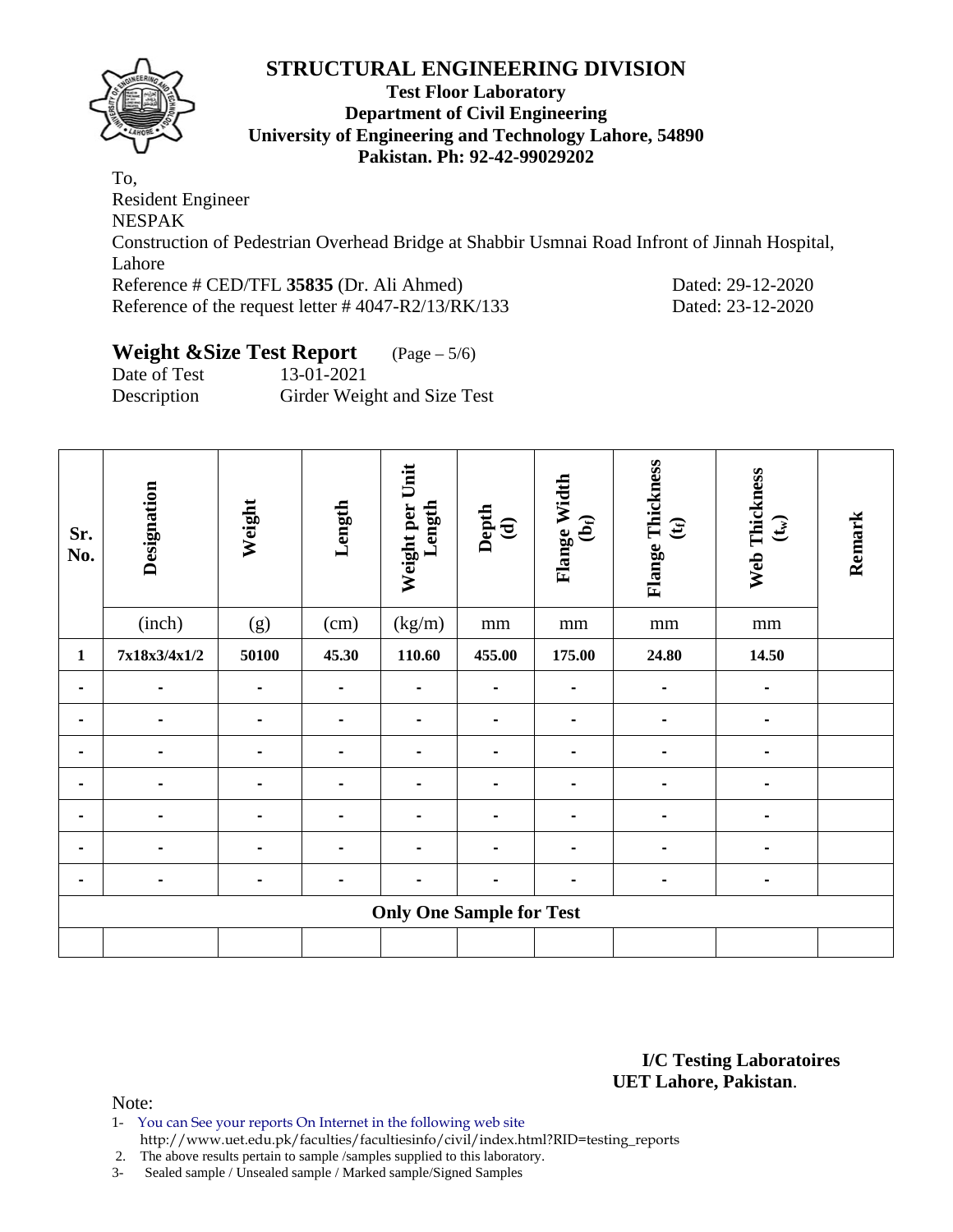

#### **Test Floor Laboratory Department of Civil Engineering University of Engineering and Technology Lahore, 54890 Pakistan. Ph: 92-42-99029202**

To, Resident Engineer NESPAK Construction of Pedestrian Overhead Bridge at Shabbir Usmnai Road Infront of Jinnah Hospital, Lahore Reference # CED/TFL **35835** (Dr. Ali Ahmed) Dated: 29-12-2020 Reference of the request letter # 4047-R2/13/RK/133 Dated: 23-12-2020

# **Weight &Size Test Report** (Page – 5/5)

Date of Test 13-01-2021 Description Angle Weight and Size Test

| Sr.<br>No.   | Designation                     | Weight | Length | Weight per Unit<br>Length | L1             | $L-2$          | Wall Thickness | Remark |  |  |
|--------------|---------------------------------|--------|--------|---------------------------|----------------|----------------|----------------|--------|--|--|
|              | (inch)                          | (g)    | (cm)   | (kg/m)                    | (mm)           | (mm)           | (mm)           |        |  |  |
| $\mathbf{1}$ | $1 - 1/4x1 - 1/4x3/16$          | 1100   | 54.60  | 2.01                      | 35.00          | 35.00          | 4.00           |        |  |  |
|              |                                 |        |        |                           |                |                | $\blacksquare$ |        |  |  |
|              |                                 |        |        |                           |                |                |                |        |  |  |
|              |                                 |        |        |                           |                |                |                |        |  |  |
|              |                                 |        |        |                           |                |                |                |        |  |  |
| -            | $\blacksquare$                  |        |        | -                         | $\blacksquare$ | $\blacksquare$ | ۰              |        |  |  |
|              |                                 |        |        |                           |                |                |                |        |  |  |
|              |                                 |        |        |                           | $\blacksquare$ |                | ۰              |        |  |  |
|              |                                 |        |        |                           |                |                |                |        |  |  |
|              | <b>Only One Sample for Test</b> |        |        |                           |                |                |                |        |  |  |
|              |                                 |        |        |                           |                |                |                |        |  |  |

**I/C Testing Laboratoires UET Lahore, Pakistan**.

- 1- You can See your reports On Internet in the following web site http://www.uet.edu.pk/faculties/facultiesinfo/civil/index.html?RID=testing\_reports
- 2. The above results pertain to sample /samples supplied to this laboratory.
- 3- Sealed sample / Unsealed sample / Marked sample/Signed Samples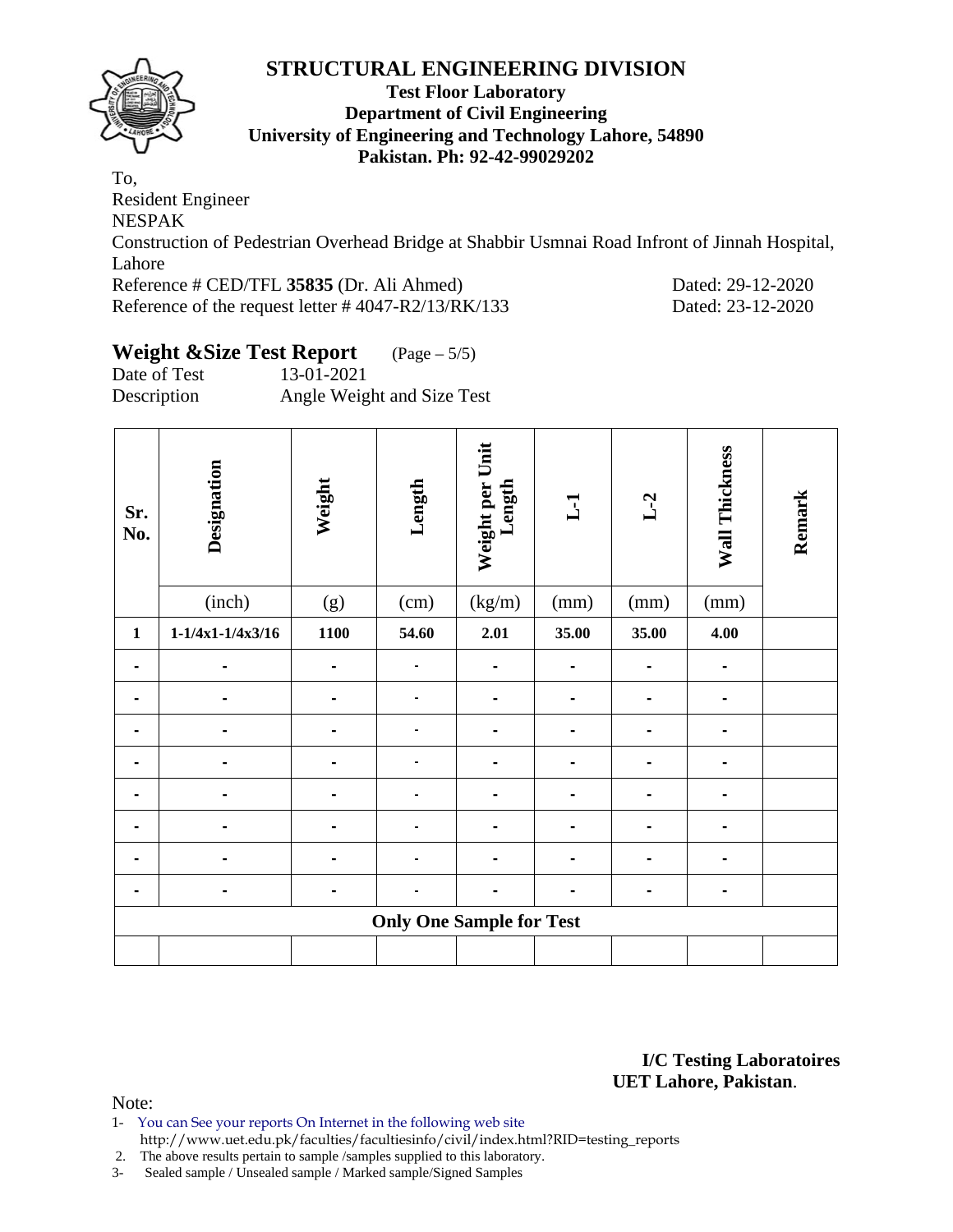

#### **Test Floor Laboratory Department of Civil Engineering University of Engineering and Technology Lahore, 54890 Pakistan. Ph: 92-42-99029202**

To, Project Manger Hassan Construction Company (M/s Honda Atlas Cars (Pakistan) ltd., 43-km, Multan Road Manga Mandi Lahore)

| Reference # CED/TFL 35907 (Dr. Ali Ahmed) | Dated: 11-01-2021 |
|-------------------------------------------|-------------------|
| Reference of the request letter # Nil     | Dated: 11-01-2021 |

## **Tension Test Report** (Page -1/1)

Gauge length 8 inches

Date of Test 13-01-2021

Description Deformed Steel Bar Tensile and Bend Test as per ASTM-A615

| Sr. No.        | Weight         |                | Diameter/<br><b>Size</b><br>(inch) |         | <b>Yield load</b><br>Diameter/<br><b>Size</b> |                                                     | <b>Breaking</b><br>Load | <b>Yield Stress</b><br>(psi) |        | <b>Ultimate Stress</b><br>(psi)                                  |               | Elongation     | % Elongation | Remarks |
|----------------|----------------|----------------|------------------------------------|---------|-----------------------------------------------|-----------------------------------------------------|-------------------------|------------------------------|--------|------------------------------------------------------------------|---------------|----------------|--------------|---------|
|                | $\frac{2}{10}$ | Nominal        | Nominal                            | Nominal | <b>Actual</b>                                 | (kg)                                                | (kg)                    | Nominal                      | Actual | Nominal                                                          | <b>Actual</b> | (inch)         |              |         |
| 1              | 0.416          | 3/8            | 0.395                              | 0.11    | 0.122                                         | 4000                                                | 5100                    | 80200                        | 72080  | 102200                                                           | 91900         | 1.20           | 15.0         |         |
| $\mathbf{2}$   | 0.416          | 3/8            | 0.395                              | 0.11    | 0.122                                         | 4100                                                | 5100                    | 82200                        | 73920  | 102200                                                           | 92000         | 1.30           | 16.3         |         |
|                |                | $\blacksquare$ |                                    |         |                                               |                                                     |                         |                              |        |                                                                  |               |                |              |         |
| $\blacksquare$ | ۰              | ۰              | ٠                                  |         |                                               |                                                     |                         |                              |        | ٠                                                                | ۰             | ۰              |              |         |
|                | ۰              |                | $\blacksquare$                     |         |                                               |                                                     |                         |                              |        |                                                                  | ۰             | $\blacksquare$ |              |         |
|                |                | ۰              | ٠                                  |         | $\blacksquare$                                |                                                     |                         |                              | ٠      |                                                                  |               | $\blacksquare$ |              |         |
|                |                |                |                                    |         |                                               |                                                     |                         |                              |        | Note: only two samples for tensile and two samples for bend test |               |                |              |         |
|                |                |                |                                    |         |                                               |                                                     |                         |                              |        |                                                                  |               |                |              |         |
|                |                |                |                                    |         |                                               |                                                     | <b>Bend Test</b>        |                              |        |                                                                  |               |                |              |         |
|                |                |                |                                    |         |                                               | 3/8" Dia Bar Bend Test Through 180° is Satisfactory |                         |                              |        |                                                                  |               |                |              |         |
|                |                |                |                                    |         |                                               |                                                     |                         |                              |        |                                                                  |               |                |              |         |
|                |                |                |                                    |         |                                               |                                                     |                         |                              |        |                                                                  |               |                |              |         |

**I/C Testing Laboratoires UET Lahore, Pakistan**.

Note:

- 1- You can See your reports On Internet in the following web site http://www.uet.edu.pk/faculties/facultiesinfo/civil/index.html?RID=testing\_reports
- 2. The above results pertain to sample /samples supplied to this laboratory.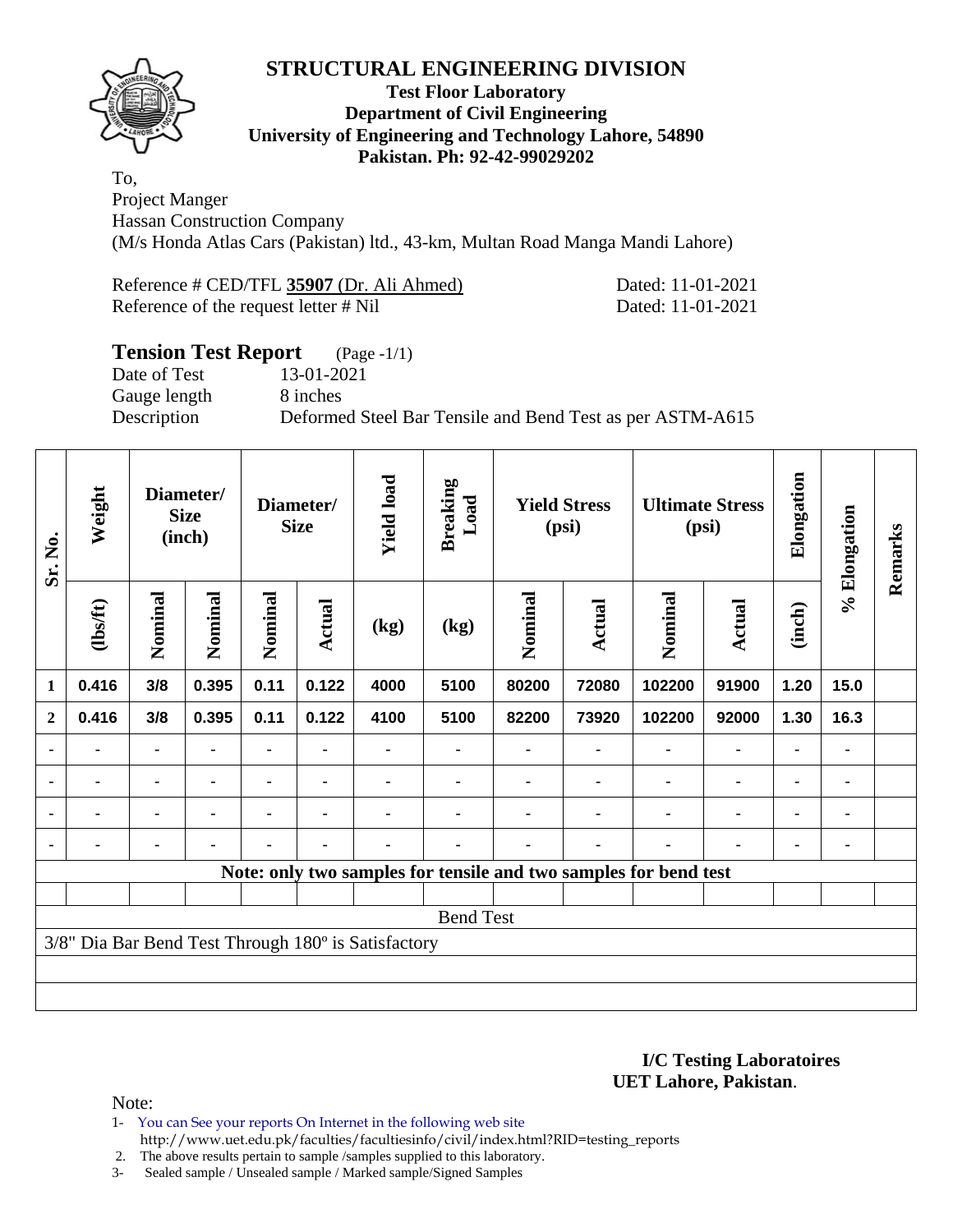

#### **Test Floor Laboratory Department of Civil Engineering University of Engineering and Technology Lahore, 54890 Pakistan. Ph: 92-42-99029202**

To, Sub Divisional Officer Buildings Sub Division Shahkot (Construction of Record Room in Judicial Complex Shashkot District Nankana Sahib)

| Reference # CED/TFL 35908 (Dr. Ali Ahmed)         | Dated: 11-01-2021 |
|---------------------------------------------------|-------------------|
| Reference of the request letter #2392/SDO/BSD/SKT | Dated: 10-11-2020 |

#### **Tension Test Report** (Page -1/1)

Date of Test 13-01-2021 Gauge length 8 inches Description Deformed Steel Bar Tensile Test as per ASTM-A615

| Sr. No.        | Weight  |         | Diameter/<br><b>Size</b><br>(inch) |                | Diameter/<br><b>Size</b> | <b>Yield load</b> | <b>Breaking</b><br>Load                 | <b>Yield Stress</b><br>(psi) |                |                |                |                |                |  |  |  |  |  |  |  |  |  |  |  |  |  |  |  |  |  |  |  |  | <b>Ultimate Stress</b><br>(psi) |  | Elongation | % Elongation | Remarks |
|----------------|---------|---------|------------------------------------|----------------|--------------------------|-------------------|-----------------------------------------|------------------------------|----------------|----------------|----------------|----------------|----------------|--|--|--|--|--|--|--|--|--|--|--|--|--|--|--|--|--|--|--|--|---------------------------------|--|------------|--------------|---------|
|                | (1bsft) | Nominal | Nominal                            | Nominal        | Actual                   | (kg)              | (kg)                                    | Nominal                      | Actual         | Nominal        | Actual         | (inch)         |                |  |  |  |  |  |  |  |  |  |  |  |  |  |  |  |  |  |  |  |  |                                 |  |            |              |         |
| $\mathbf{1}$   | 0.371   | 3/8     | 0.373                              | 0.11           | 0.109                    | 3800              | 5000                                    | 76200                        | 76760          | 100200         | 101000         | 1.00           | 12.5           |  |  |  |  |  |  |  |  |  |  |  |  |  |  |  |  |  |  |  |  |                                 |  |            |              |         |
| $\overline{2}$ | 0.373   | 3/8     | 0.373                              | 0.11           | 0.110                    | 4000              | 5100                                    | 80200                        | 80480          | 102200         | 102700         | 0.90           | 11.3           |  |  |  |  |  |  |  |  |  |  |  |  |  |  |  |  |  |  |  |  |                                 |  |            |              |         |
| ٠              |         |         |                                    | $\blacksquare$ |                          | $\blacksquare$    | $\blacksquare$                          | $\blacksquare$               | $\blacksquare$ | $\blacksquare$ | $\blacksquare$ | $\blacksquare$ | $\blacksquare$ |  |  |  |  |  |  |  |  |  |  |  |  |  |  |  |  |  |  |  |  |                                 |  |            |              |         |
|                |         |         | $\blacksquare$                     | ۰              |                          | $\blacksquare$    | $\blacksquare$                          | -                            | $\blacksquare$ | $\blacksquare$ | $\blacksquare$ | ۰              | ٠              |  |  |  |  |  |  |  |  |  |  |  |  |  |  |  |  |  |  |  |  |                                 |  |            |              |         |
|                | ٠       | ۰       | $\blacksquare$                     | $\blacksquare$ | $\blacksquare$           | $\blacksquare$    | $\blacksquare$                          | -                            | $\blacksquare$ | $\blacksquare$ | $\blacksquare$ | $\blacksquare$ | $\blacksquare$ |  |  |  |  |  |  |  |  |  |  |  |  |  |  |  |  |  |  |  |  |                                 |  |            |              |         |
|                |         | ۰       | $\blacksquare$                     | ۰              |                          |                   | $\blacksquare$                          |                              | $\blacksquare$ | $\blacksquare$ | $\blacksquare$ | ٠              | ٠              |  |  |  |  |  |  |  |  |  |  |  |  |  |  |  |  |  |  |  |  |                                 |  |            |              |         |
|                |         |         |                                    |                |                          |                   | Note: only two samples for tensile test |                              |                |                |                |                |                |  |  |  |  |  |  |  |  |  |  |  |  |  |  |  |  |  |  |  |  |                                 |  |            |              |         |
|                |         |         |                                    |                |                          |                   |                                         |                              |                |                |                |                |                |  |  |  |  |  |  |  |  |  |  |  |  |  |  |  |  |  |  |  |  |                                 |  |            |              |         |
|                |         |         |                                    |                |                          |                   | <b>Bend Test</b>                        |                              |                |                |                |                |                |  |  |  |  |  |  |  |  |  |  |  |  |  |  |  |  |  |  |  |  |                                 |  |            |              |         |
|                |         |         |                                    |                |                          |                   |                                         |                              |                |                |                |                |                |  |  |  |  |  |  |  |  |  |  |  |  |  |  |  |  |  |  |  |  |                                 |  |            |              |         |
|                |         |         |                                    |                |                          |                   |                                         |                              |                |                |                |                |                |  |  |  |  |  |  |  |  |  |  |  |  |  |  |  |  |  |  |  |  |                                 |  |            |              |         |
|                |         |         |                                    |                |                          |                   |                                         |                              |                |                |                |                |                |  |  |  |  |  |  |  |  |  |  |  |  |  |  |  |  |  |  |  |  |                                 |  |            |              |         |

**I/C Testing Laboratoires UET Lahore, Pakistan**.

- 1- You can See your reports On Internet in the following web site http://www.uet.edu.pk/faculties/facultiesinfo/civil/index.html?RID=testing\_reports
- 2. The above results pertain to sample /samples supplied to this laboratory.
- 3- Sealed sample / Unsealed sample / Marked sample/Signed Samples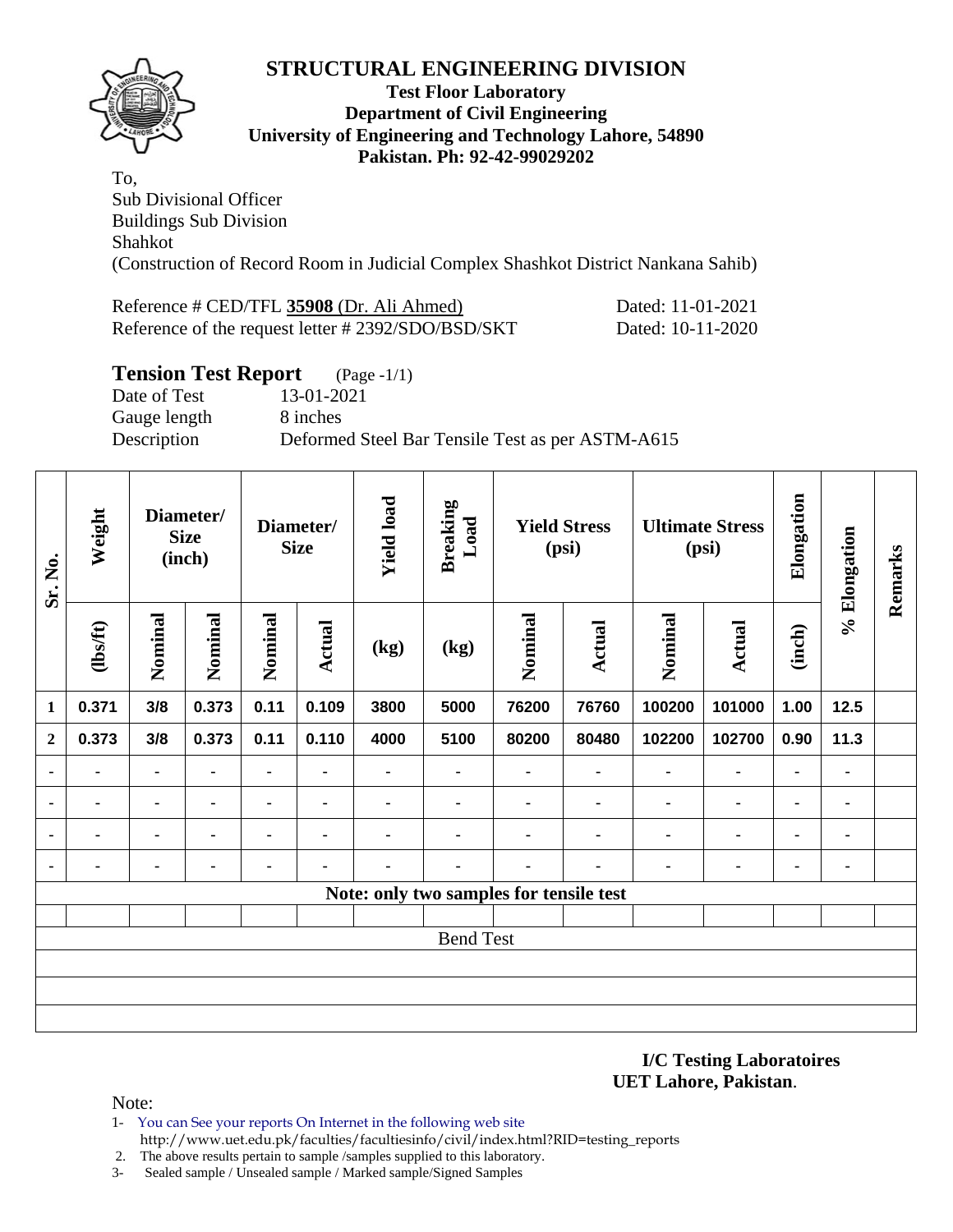

**Sr. No.** 

#### **Test Floor Laboratory Department of Civil Engineering University of Engineering and Technology Lahore, 54890 Pakistan. Ph: 92-42-99029202**

To, XEN Officer Commanding 702 Pak Works Section CA No. CEA-01/NZ/2021 – Const of 1 x 192 Men SM BK, 70 Punjab at Upper JAri (M/s Tajarat Developers) Reference # CED/TFL **35909, 934** (Dr. Ali Ahmed) Dated: 11-01-2021 Reference of the request letter # 600014/E-6 Dated: 05-01-2021

#### **Tension Test Report** (Page -1/1) Date of Test 13-01-2021 Gauge length 8 inches Description Deformed Steel Bar Tensile and Bend Test as per ASTM-A615 **Elongation Yield load**  Elongation **Yield** load **Breaking Weight Diameter/ Load Diameter/ Yield Stress Ultimate Stress % Elongation**  % Elongation **Size Size (psi) (psi) Remarks**  Remarks **(inch) Nominal Nominal Nominal Nominal Nominal**  Nominal Nominal Nominal Nominal Nominal **(lbs/ft) Actual Actual Actual (inch) (kg) (kg) 1 0.378 3/8 0.376 0.11 0.111 3300 5100 66200 65500 102200 101300 1.20 15.0 2 0.376 3/8 0.375 0.11 0.111 3200 5100 64200 63820 102200 101800 1.40 17.5 - - - - - - - - - - - - - - - - - - - - - - - - - - - - - - - - - - - - - - - - - - - - - - - - - - - - - - - - Note: only two samples for tensile and one sample for bend test** Bend Test 3/8" Dia Bar Bend Test Through 180º is Satisfactory

Witness by M. Aftab Hussain (Sub Engr. M.E.S.)

#### **I/C Testing Laboratoires UET Lahore, Pakistan**.

Note:

1- You can See your reports On Internet in the following web site http://www.uet.edu.pk/faculties/facultiesinfo/civil/index.html?RID=testing\_reports

2. The above results pertain to sample /samples supplied to this laboratory.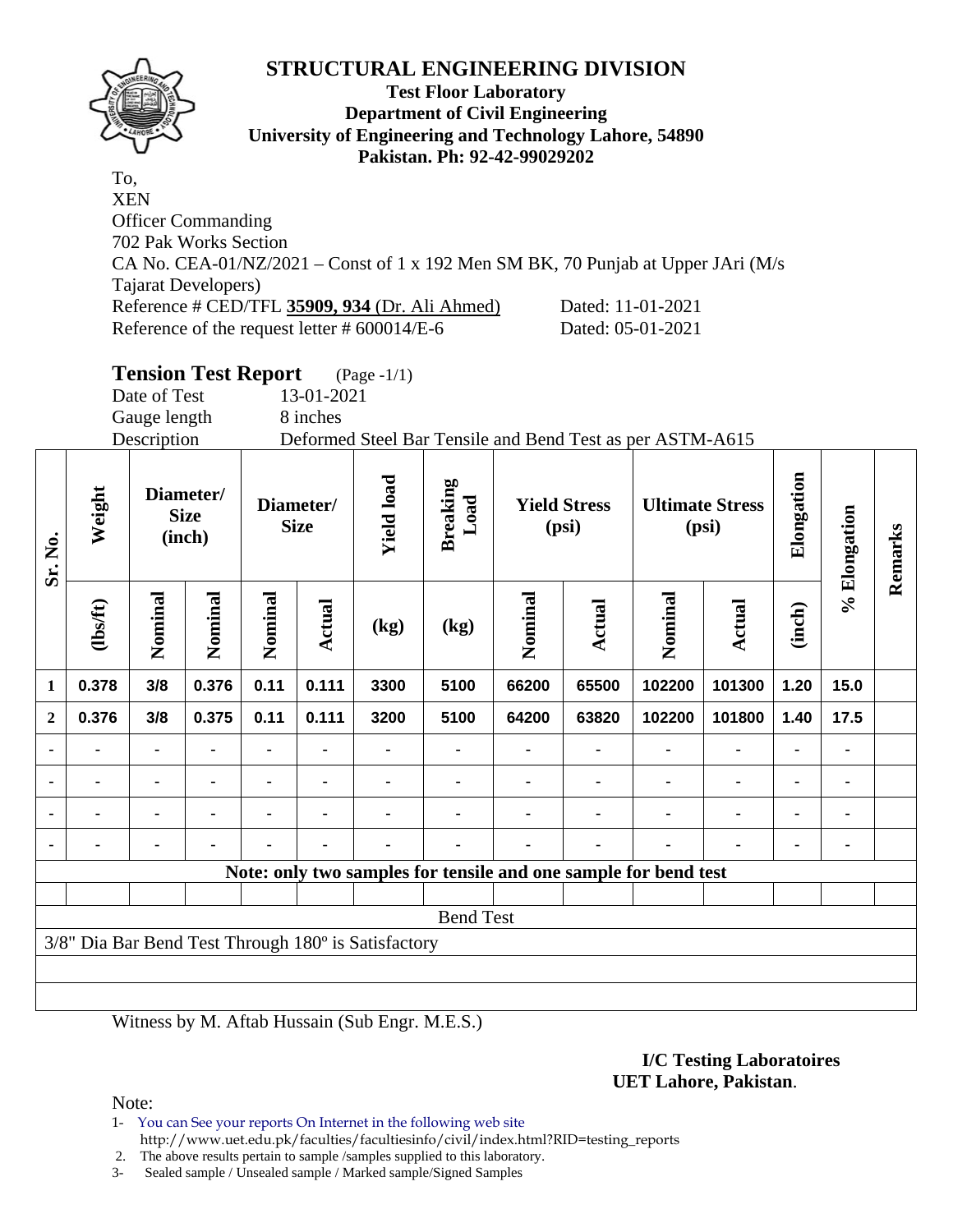

#### **Test Floor Laboratory Department of Civil Engineering University of Engineering and Technology Lahore, 54890 Pakistan. Ph: 92-42-99029202**

To, Chief Executive Technical Associates Pakistan (Private) Ltd Construction of New Fence Work at Lal Suhanara Bahawalpur

| Reference # CED/TFL 35910 (Dr. Ali Ahmed) | Dated: 11-01-2021 |
|-------------------------------------------|-------------------|
| Reference of the request letter # Nil     | Dated: 11-01-2021 |

## **Tension Test Report** (Page -1/)

Date of Test 13-01-2021 Gauge length 8 inches

Description Deformed Steel Bar Tensile and Bend Test as per ASTM-A615

| Sr. No.        | Weight         | Diameter/<br><b>Size</b><br>(inch) |                | Diameter/<br><b>Size</b> |        | <b>Yield load</b>                                   | <b>Breaking</b><br>Load | <b>Yield Stress</b><br>(psi)                                    |               | <b>Ultimate Stress</b><br>(psi) |                | Elongation     | % Elongation | Remarks |
|----------------|----------------|------------------------------------|----------------|--------------------------|--------|-----------------------------------------------------|-------------------------|-----------------------------------------------------------------|---------------|---------------------------------|----------------|----------------|--------------|---------|
|                | $\frac{2}{10}$ | Nominal                            | Nominal        | Nominal                  | Actual | (kg)                                                | (kg)                    | Nominal                                                         | <b>Actual</b> | Nominal                         | <b>Actual</b>  | (inch)         |              |         |
| 1              | 0.376          | 3/8                                | 0.375          | 0.11                     | 0.111  | 3000                                                | 4500                    | 60200                                                           | 59790         | 90200                           | 89700          | 1.70           | 21.3         |         |
|                |                | $\blacksquare$                     | $\blacksquare$ | -                        |        |                                                     |                         |                                                                 |               | $\blacksquare$                  | $\blacksquare$ | ٠              |              |         |
|                |                | $\blacksquare$                     |                |                          |        |                                                     |                         |                                                                 |               |                                 |                | $\blacksquare$ |              |         |
| $\blacksquare$ | ۰              | ۰                                  | ٠              |                          |        |                                                     |                         |                                                                 |               |                                 | ۰              | ۰              |              |         |
|                | $\blacksquare$ | ۰                                  | $\blacksquare$ |                          |        |                                                     |                         |                                                                 |               |                                 | $\blacksquare$ | $\blacksquare$ |              |         |
|                | ۰              | ۰                                  | ٠              |                          | ٠      |                                                     |                         |                                                                 |               |                                 | ۰              | ٠              |              |         |
|                |                |                                    |                |                          |        |                                                     |                         | Note: only one sample for tensile and two samples for bend test |               |                                 |                |                |              |         |
|                |                |                                    |                |                          |        |                                                     |                         |                                                                 |               |                                 |                |                |              |         |
|                |                |                                    |                |                          |        |                                                     | <b>Bend Test</b>        |                                                                 |               |                                 |                |                |              |         |
|                |                |                                    |                |                          |        | 3/8" Dia Bar Bend Test Through 180° is Satisfactory |                         |                                                                 |               |                                 |                |                |              |         |
|                |                |                                    |                |                          |        |                                                     |                         |                                                                 |               |                                 |                |                |              |         |
|                |                |                                    |                |                          |        |                                                     |                         |                                                                 |               |                                 |                |                |              |         |

#### **I/C Testing Laboratoires UET Lahore, Pakistan**.

- 1- You can See your reports On Internet in the following web site http://www.uet.edu.pk/faculties/facultiesinfo/civil/index.html?RID=testing\_reports
- 2. The above results pertain to sample /samples supplied to this laboratory.
- 3- Sealed sample / Unsealed sample / Marked sample/Signed Samples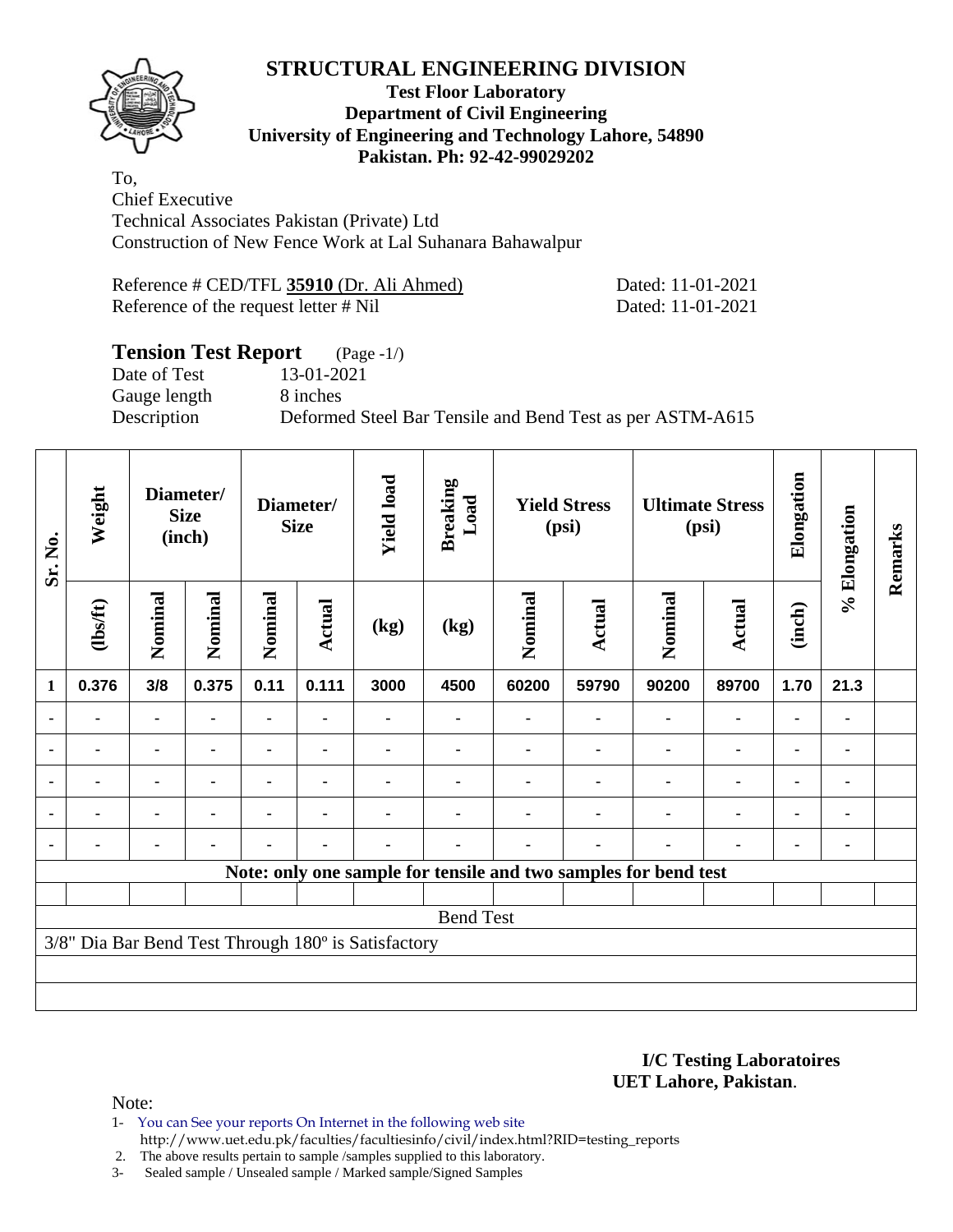

#### **Test Floor Laboratory Department of Civil Engineering University of Engineering and Technology Lahore, 54890 Pakistan. Ph: 92-42-99029202**

To, Sub Divisional Officer Buildings Sub Division Nankana Sahib (Reconstruction of Dangerous School Building at GGES Hallan Syedan District Nankana Sahib)(EMIS Code 35610091) Reference # CED/TFL **35912** (Dr. Ali Ahmed) Dated: 11-01-2021 Reference of the request letter # 400/SDO/BSD.NNS Dated: 04-12-2020

#### **Tension Test Report** (Page -1/2)

Date of Test 13-01-2021 Gauge length 8 inches

Description Deformed Steel Bar Tensile and Bend Test as per ASTM-A615

| Sr. No.        | Weight         | Diameter/<br><b>Size</b><br>(inch) |                |                | <b>Yield load</b><br>Diameter/<br><b>Size</b> |                                                     | <b>Breaking</b><br>Load<br><b>Yield Stress</b><br>(psi) |         |                |                                                                 | <b>Ultimate Stress</b><br>(psi) | Elongation     | % Elongation   | Remarks |
|----------------|----------------|------------------------------------|----------------|----------------|-----------------------------------------------|-----------------------------------------------------|---------------------------------------------------------|---------|----------------|-----------------------------------------------------------------|---------------------------------|----------------|----------------|---------|
|                | $\frac{2}{10}$ | Nominal                            | Nominal        | Nominal        | <b>Actual</b>                                 | (kg)                                                | (kg)                                                    | Nominal | <b>Actual</b>  | Nominal                                                         | <b>Actual</b>                   | (inch)         |                |         |
| 1              | 0.373          | 3/8                                | 0.374          | 0.11           | 0.110                                         | 3900                                                | 5100                                                    | 78200   | 78440          | 102200                                                          | 102600                          | 1.00           | 12.5           |         |
| $\blacksquare$ | $\blacksquare$ | $\blacksquare$                     | $\blacksquare$ |                |                                               |                                                     |                                                         |         | $\blacksquare$ | $\blacksquare$                                                  | $\blacksquare$                  | $\blacksquare$ |                |         |
|                |                | $\blacksquare$                     |                | -              |                                               |                                                     |                                                         |         |                |                                                                 | $\blacksquare$                  | $\blacksquare$ |                |         |
| $\blacksquare$ |                | ۰                                  |                |                |                                               |                                                     |                                                         |         |                |                                                                 | $\blacksquare$                  | ٠              |                |         |
| $\blacksquare$ | $\blacksquare$ | $\blacksquare$                     | ۰              | $\blacksquare$ | ٠                                             |                                                     |                                                         |         |                | ٠                                                               | $\blacksquare$                  | ۰              | $\blacksquare$ |         |
| $\blacksquare$ | -              | ۰                                  |                |                |                                               |                                                     |                                                         |         |                |                                                                 | ۰                               | ٠              |                |         |
|                |                |                                    |                |                |                                               |                                                     |                                                         |         |                | Note: only one sample for tensile and two samples for bend test |                                 |                |                |         |
|                |                |                                    |                |                |                                               |                                                     |                                                         |         |                |                                                                 |                                 |                |                |         |
|                |                |                                    |                |                |                                               |                                                     | <b>Bend Test</b>                                        |         |                |                                                                 |                                 |                |                |         |
|                |                |                                    |                |                |                                               | 3/8" Dia Bar Bend Test Through 180° is Satisfactory |                                                         |         |                |                                                                 |                                 |                |                |         |
|                |                |                                    |                |                |                                               |                                                     |                                                         |         |                |                                                                 |                                 |                |                |         |
|                |                |                                    |                |                |                                               |                                                     |                                                         |         |                |                                                                 |                                 |                |                |         |

**I/C Testing Laboratoires UET Lahore, Pakistan**.

- 1- You can See your reports On Internet in the following web site http://www.uet.edu.pk/faculties/facultiesinfo/civil/index.html?RID=testing\_reports
- 2. The above results pertain to sample /samples supplied to this laboratory.
- 3- Sealed sample / Unsealed sample / Marked sample/Signed Samples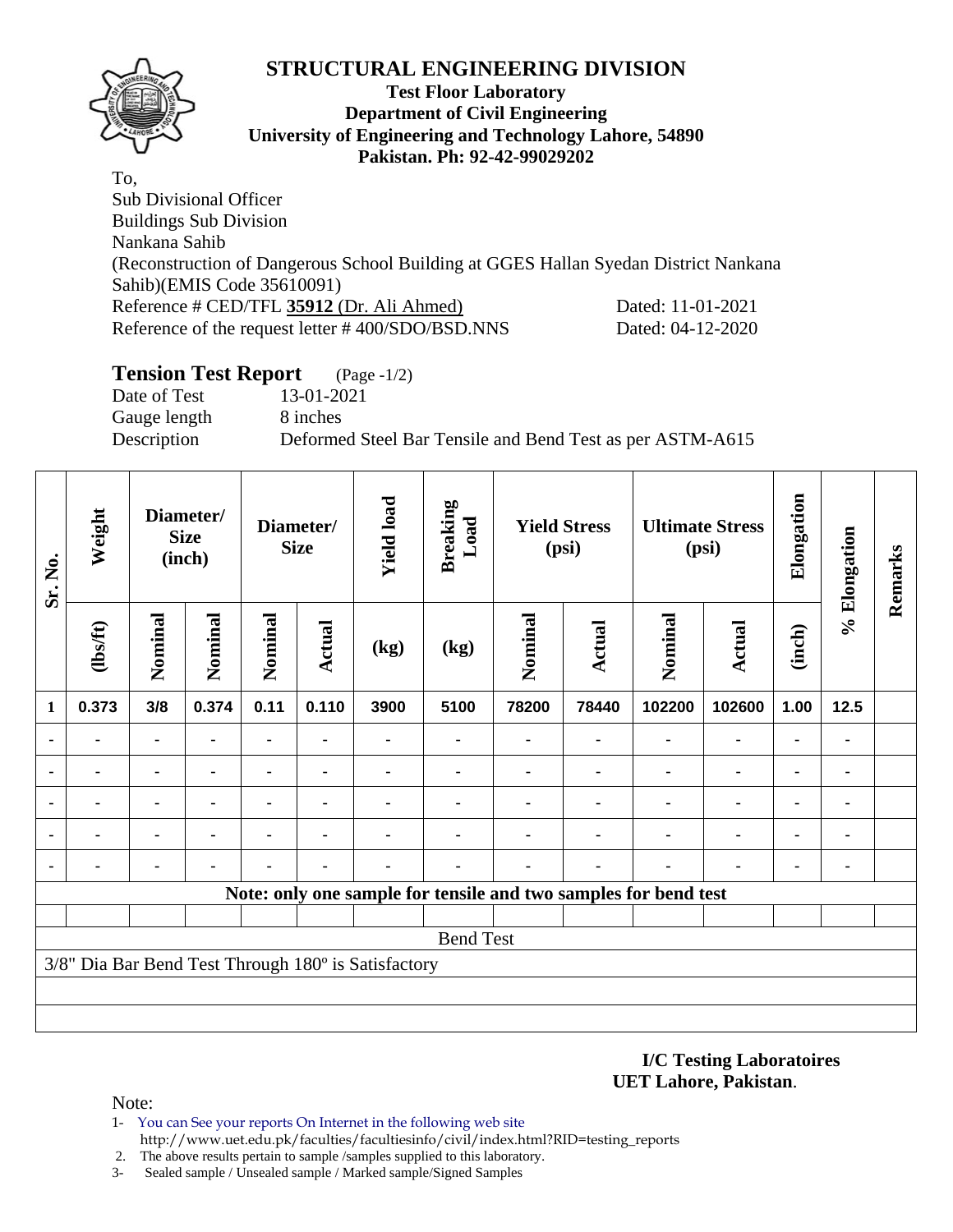

#### **Test Floor Laboratory Department of Civil Engineering University of Engineering and Technology Lahore, 54890 Pakistan. Ph: 92-42-99029202**

To, Sub Divisional Officer Buildings Sub Division Nankana Sahib (Reconstruction of Dangerous School Building at GPS Malka Mouj District Nankana Sahib) (EMIS Code 35610387) Reference # CED/TFL **35912** (Dr. Ali Ahmed) Dated: 11-01-2021 Reference of the request letter # 401/SDO/BSD.NNS Dated: 04-12-2020

#### **Tension Test Report** (Page -2/2)

Date of Test 13-01-2021 Gauge length 8 inches

Description Deformed Steel Bar Tensile and Bend Test as per ASTM-A615

| Sr. No.        | Weight<br>Diameter/<br><b>Size</b><br>(inch) |                |         | Diameter/<br><b>Size</b> | <b>Yield load</b> | <b>Breaking</b><br>Load                             |                  | <b>Yield Stress</b><br>(psi) |                | <b>Ultimate Stress</b><br>(psi)                                 | Elongation     | % Elongation   | Remarks        |  |
|----------------|----------------------------------------------|----------------|---------|--------------------------|-------------------|-----------------------------------------------------|------------------|------------------------------|----------------|-----------------------------------------------------------------|----------------|----------------|----------------|--|
|                | (1bsft)                                      | Nominal        | Nominal | Nominal                  | Actual            | (kg)                                                | (kg)             | Nominal                      | Actual         | Nominal                                                         | Actual         | (inch)         |                |  |
| 1              | 0.369                                        | 3/8            | 0.372   | 0.11                     | 0.108             | 3900                                                | 5000             | 78200                        | 79250          | 100200                                                          | 101600         | 0.90           | 11.3           |  |
| $\blacksquare$ |                                              |                |         | $\blacksquare$           | $\blacksquare$    | $\blacksquare$                                      | ۰                |                              | $\blacksquare$ | $\blacksquare$                                                  | $\blacksquare$ | $\blacksquare$ |                |  |
| $\blacksquare$ |                                              | $\blacksquare$ |         |                          | $\blacksquare$    |                                                     |                  |                              |                |                                                                 | $\blacksquare$ | $\blacksquare$ |                |  |
| $\blacksquare$ |                                              | ۰              |         |                          | $\blacksquare$    |                                                     |                  |                              |                |                                                                 | ٠              | ٠              |                |  |
| $\blacksquare$ | $\blacksquare$                               | $\blacksquare$ | ٠       |                          | $\blacksquare$    |                                                     |                  |                              | ٠              | $\blacksquare$                                                  | ۰              | ۰              | $\blacksquare$ |  |
| $\blacksquare$ |                                              |                |         |                          |                   |                                                     |                  |                              | ٠              | $\blacksquare$                                                  | $\blacksquare$ | $\blacksquare$ |                |  |
|                |                                              |                |         |                          |                   |                                                     |                  |                              |                | Note: only one sample for tensile and two samples for bend test |                |                |                |  |
|                |                                              |                |         |                          |                   |                                                     |                  |                              |                |                                                                 |                |                |                |  |
|                |                                              |                |         |                          |                   |                                                     | <b>Bend Test</b> |                              |                |                                                                 |                |                |                |  |
|                |                                              |                |         |                          |                   | 3/8" Dia Bar Bend Test Through 180° is Satisfactory |                  |                              |                |                                                                 |                |                |                |  |
|                |                                              |                |         |                          |                   |                                                     |                  |                              |                |                                                                 |                |                |                |  |
|                |                                              |                |         |                          |                   |                                                     |                  |                              |                |                                                                 |                |                |                |  |

**I/C Testing Laboratoires UET Lahore, Pakistan**.

- 1- You can See your reports On Internet in the following web site http://www.uet.edu.pk/faculties/facultiesinfo/civil/index.html?RID=testing\_reports
- 2. The above results pertain to sample /samples supplied to this laboratory.
- 3- Sealed sample / Unsealed sample / Marked sample/Signed Samples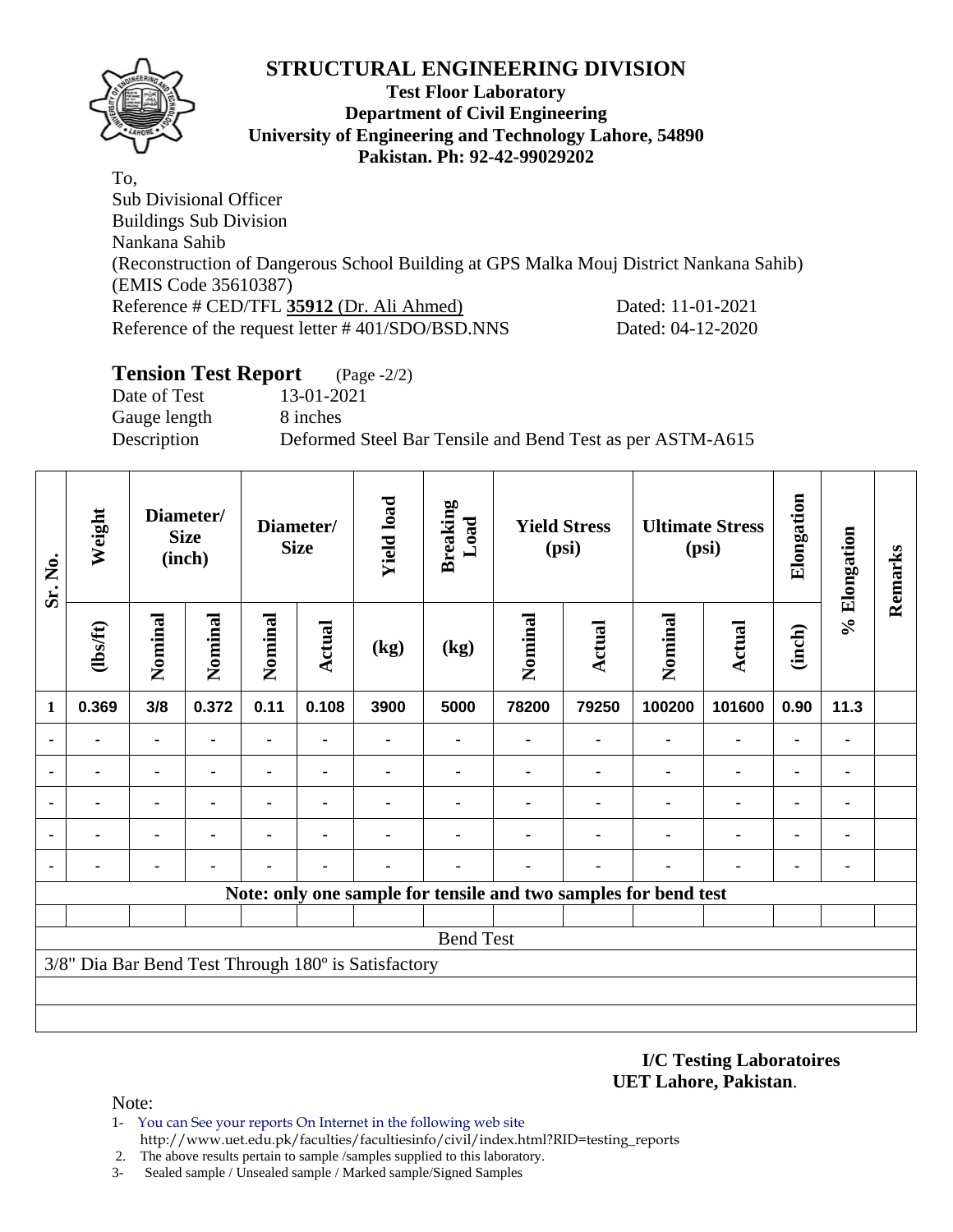

#### **Test Floor Laboratory Department of Civil Engineering University of Engineering and Technology Lahore, 54890 Pakistan. Ph: 92-42-99029202**

To, Sub Divisional Officer Buildings Sub Division Assembly, Lahore (Construction of MPA Hostel Phase-II Lahore(Group No. 02)

Reference # CED/TFL **35914** (Dr. Ali Ahmed) Dated: 11-01-2021 Reference of the request letter # 19 Dated: 06-01-2021

# **Tension Test Report** (Page -1/1) Date of Test 13-01-2021 Gauge length 8 inches Description Deformed Steel Bar Tensile and Bend Test as per ASTM-A615

| Sr. No.        | Weight         |                | Diameter/<br>Diameter/<br><b>Size</b><br><b>Size</b><br>(inch) |                          |                                                    | <b>Yield load</b><br><b>Breaking</b><br>Load        |                  |                | <b>Yield Stress</b><br>(psi)                                     | <b>Ultimate Stress</b><br>(psi) |                | Elongation     | % Elongation   | Remarks |
|----------------|----------------|----------------|----------------------------------------------------------------|--------------------------|----------------------------------------------------|-----------------------------------------------------|------------------|----------------|------------------------------------------------------------------|---------------------------------|----------------|----------------|----------------|---------|
|                | (1bsft)        | Nominal        | Nominal                                                        | Nominal                  | Nominal<br>Actual<br><b>Actual</b><br>(kg)<br>(kg) |                                                     |                  |                | Nominal                                                          | <b>Actual</b>                   | (inch)         |                |                |         |
| 1              | 0.369          | 3/8            | 0.372                                                          | 0.11                     | 0.108                                              | 3200                                                | 4700             | 64200          | 65060                                                            | 94200                           | 95600          | 1.50           | 18.8           |         |
| $\mathbf{2}$   | 0.363          | 3/8            | 0.369                                                          | 0.11                     | 0.107                                              | 3200                                                | 4700             | 64200          | 66050                                                            | 94200                           | 97100          | 1.40           | 17.5           |         |
| $\blacksquare$ | $\blacksquare$ | $\blacksquare$ | $\blacksquare$                                                 | $\overline{\phantom{0}}$ |                                                    |                                                     |                  | $\blacksquare$ |                                                                  |                                 | $\blacksquare$ | $\blacksquare$ | $\blacksquare$ |         |
|                |                | ۰              | $\blacksquare$                                                 | ۰                        | $\blacksquare$                                     |                                                     |                  |                |                                                                  |                                 | $\blacksquare$ | $\blacksquare$ | ۰              |         |
| ٠              |                | ۰              |                                                                |                          |                                                    |                                                     |                  |                |                                                                  |                                 | $\blacksquare$ | ٠              | ٠              |         |
| $\blacksquare$ |                |                |                                                                |                          |                                                    |                                                     |                  |                |                                                                  |                                 |                | $\blacksquare$ | ۰              |         |
|                |                |                |                                                                |                          |                                                    |                                                     |                  |                | Note: only two samples for tensile and two samples for bend test |                                 |                |                |                |         |
|                |                |                |                                                                |                          |                                                    |                                                     |                  |                |                                                                  |                                 |                |                |                |         |
|                |                |                |                                                                |                          |                                                    |                                                     | <b>Bend Test</b> |                |                                                                  |                                 |                |                |                |         |
|                |                |                |                                                                |                          |                                                    | 3/8" Dia Bar Bend Test Through 180° is Satisfactory |                  |                |                                                                  |                                 |                |                |                |         |
|                |                |                |                                                                |                          |                                                    |                                                     |                  |                |                                                                  |                                 |                |                |                |         |
|                |                |                |                                                                |                          |                                                    |                                                     |                  |                |                                                                  |                                 |                |                |                |         |

**I/C Testing Laboratoires UET Lahore, Pakistan**.

- 1- You can See your reports On Internet in the following web site http://www.uet.edu.pk/faculties/facultiesinfo/civil/index.html?RID=testing\_reports
- 2. The above results pertain to sample /samples supplied to this laboratory.
- 3- Sealed sample / Unsealed sample / Marked sample/Signed Samples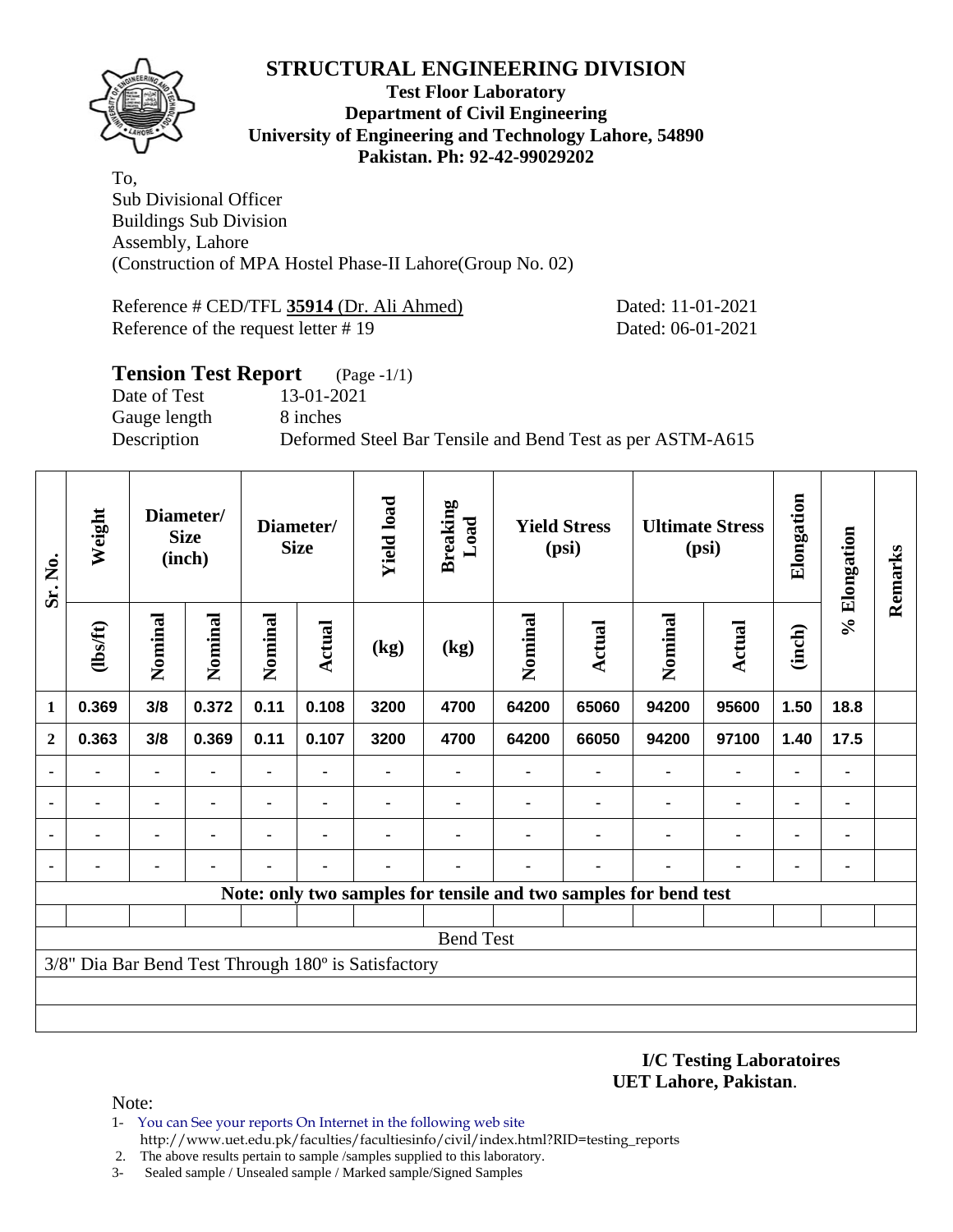

**Test Floor Laboratory Department of Civil Engineering University of Engineering and Technology Lahore, 54890 Pakistan. Ph: 92-42-99029202** 

To, Manager Civil Works Nishat Mills Limited Lahore Nishat Apparel Garment Unit Lahore

| Reference # CED/TFL 35917 (Dr. Ali Ahmed)      |  |
|------------------------------------------------|--|
| Reference of the request letter # NA/GU/ST/002 |  |

Dated: 12-01-2021 Dated: 07-01-2021

# **Tension Test Report** (Page -1/1)

Gauge length 8 inches

Date of Test 13-01-2021

Description Deformed Steel Bar Tensile and Bend Test as per ASTM-A615

| Sr. No.        | Weight         | Diameter/<br><b>Size</b><br>(mm) |                |                          | Diameter/<br><b>Size</b> | <b>Yield load</b><br><b>Breaking</b><br>Load        |                                                                  | <b>Yield Stress</b><br>(psi) |       | <b>Ultimate Stress</b><br>(psi) |                | Elongation | % Elongation | Remarks       |
|----------------|----------------|----------------------------------|----------------|--------------------------|--------------------------|-----------------------------------------------------|------------------------------------------------------------------|------------------------------|-------|---------------------------------|----------------|------------|--------------|---------------|
|                | (lbs/ft)       | Nominal<br>Nominal               |                | Nominal<br><b>Actual</b> |                          | (kg)                                                | (kg)                                                             | Nominal<br>Actual            |       | Nominal                         | <b>Actual</b>  | (inch)     |              |               |
| 1              | 0.409          | 10                               | 9.93           | 0.12                     | 0.120                    | 3700                                                | 5000                                                             | 67975                        | 67910 | 91858                           | 91800          | 1.20       | 15.0         | Afco<br>Steel |
| $\mathbf{2}$   | 0.365          | 10                               | 9.39           | 0.12                     | 0.107                    | 3700                                                | 5000                                                             | 67975                        | 75970 | 91858                           | 102700         | 1.30       | 16.3         |               |
| $\blacksquare$ |                |                                  |                |                          |                          |                                                     |                                                                  |                              |       |                                 |                | ٠          |              |               |
| $\blacksquare$ | ۰              | $\blacksquare$                   | $\blacksquare$ |                          | $\blacksquare$           |                                                     |                                                                  |                              |       |                                 | $\blacksquare$ | ۰          |              |               |
| $\blacksquare$ | $\blacksquare$ | $\blacksquare$                   | $\blacksquare$ | $\blacksquare$           | $\blacksquare$           |                                                     |                                                                  |                              |       | $\blacksquare$                  | $\blacksquare$ | ۰          | ۰            |               |
|                |                |                                  |                |                          |                          |                                                     |                                                                  |                              |       |                                 |                | ٠          |              |               |
|                |                |                                  |                |                          |                          |                                                     | Note: only two samples for tensile and two samples for bend test |                              |       |                                 |                |            |              |               |
|                |                |                                  |                |                          |                          |                                                     |                                                                  |                              |       |                                 |                |            |              |               |
|                |                |                                  |                |                          |                          |                                                     | <b>Bend Test</b>                                                 |                              |       |                                 |                |            |              |               |
|                |                |                                  |                |                          |                          | 10mm Dia Bar Bend Test Through 180° is Satisfactory |                                                                  |                              |       |                                 |                |            |              |               |
|                |                |                                  |                |                          |                          |                                                     |                                                                  |                              |       |                                 |                |            |              |               |
|                |                |                                  |                |                          |                          |                                                     |                                                                  |                              |       |                                 |                |            |              |               |

**I/C Testing Laboratoires UET Lahore, Pakistan**.

Note:

- 1- You can See your reports On Internet in the following web site http://www.uet.edu.pk/faculties/facultiesinfo/civil/index.html?RID=testing\_reports
- 2. The above results pertain to sample /samples supplied to this laboratory.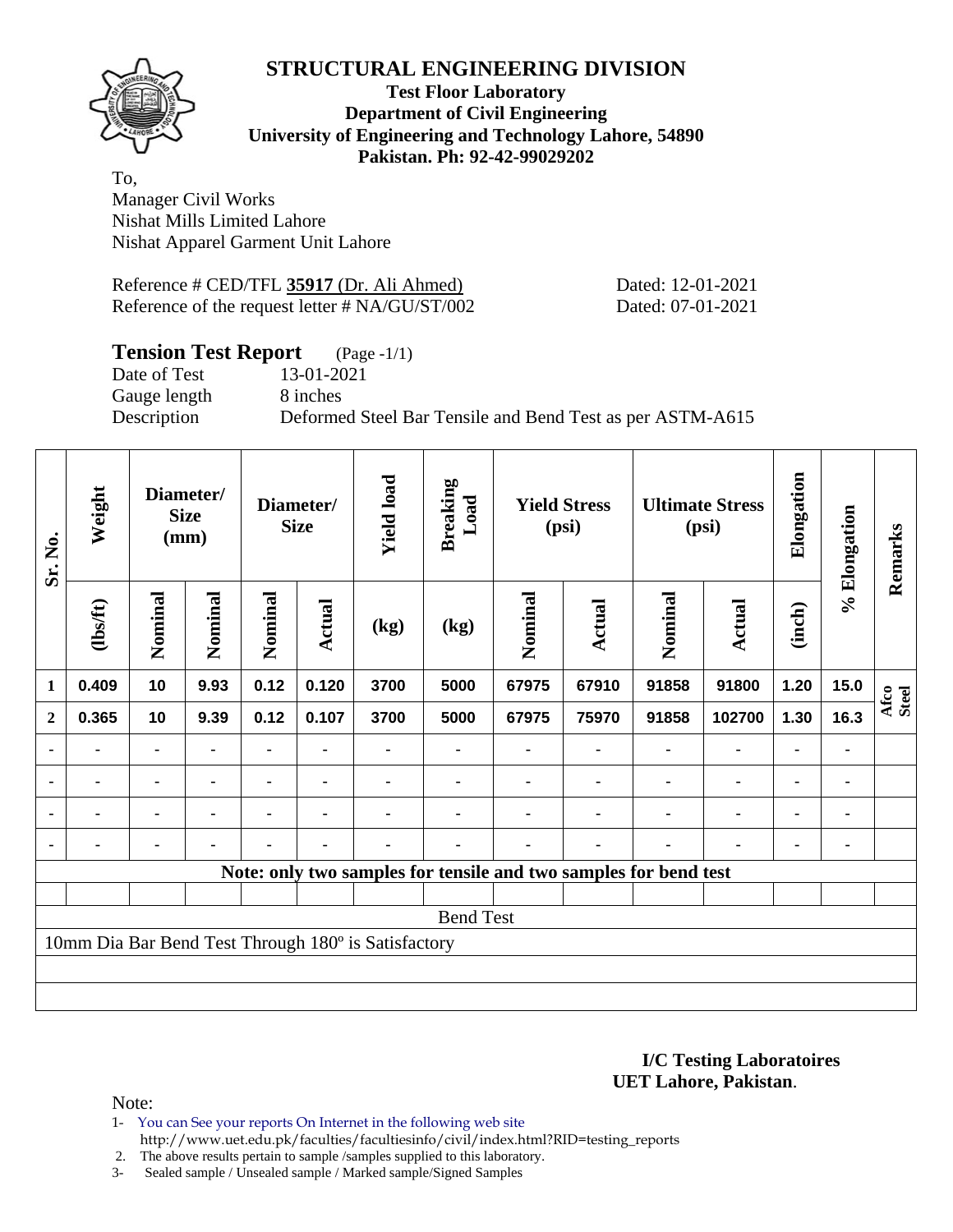

#### **Test Floor Laboratory Department of Civil Engineering University of Engineering and Technology Lahore, 54890 Pakistan. Ph: 92-42-99029202**

To, Resident Engineer NESPAK Construction of DHA Office Complex, DHA Bahawalpur

| Reference # CED/TFL 35918 (Dr. Ali Ahmed)          | Dated: 12-01-2021 |
|----------------------------------------------------|-------------------|
| Reference of the request letter $\# 4401/NY/05/35$ | Dated: 07-01-2021 |

# **Tension Test Report** (Page -1/1)

Date of Test 13-01-2021 Gauge length 8 inches

Description Deformed Steel Bar Tensile and Bend Test as per ASTM-A615

| Sr. No.        | Weight                                        |                         | Diameter/<br><b>Size</b> | <b>Yield load</b><br>Diameter/<br><b>Size</b> |                | <b>Breaking</b><br>Load | <b>Yield Stress</b><br>(psi) |         | <b>Ultimate Stress</b><br>(psi)                                  |         | Elongation     | % Elongation   | Remarks |                        |
|----------------|-----------------------------------------------|-------------------------|--------------------------|-----------------------------------------------|----------------|-------------------------|------------------------------|---------|------------------------------------------------------------------|---------|----------------|----------------|---------|------------------------|
|                | (1bsft)                                       | Nominal<br>$(\#)$       | Nominal<br>(inch)        | Nominal                                       | Actual         | (kg)                    | (kg)                         | Nominal | <b>Actual</b>                                                    | Nominal | <b>Actual</b>  | (inch)         |         |                        |
| 1              | 0.371                                         | $\overline{\mathbf{3}}$ | 0.373                    | 0.11                                          | 0.109          | 3500                    | 4800                         | 70200   | 70740                                                            | 96200   | 97100          | 1.30           | 16.3    |                        |
| $\mathbf{2}$   | 0.368                                         | 3                       | 0.371                    | 0.11                                          | 0.108          | 3400                    | 4800                         | 68200   | 69220                                                            | 96200   | 97800          | 1.20           | 15.0    | Kamran<br><b>Steel</b> |
|                |                                               | ۰                       |                          | $\blacksquare$                                |                |                         |                              |         |                                                                  |         |                |                |         |                        |
| ٠              |                                               | ۰                       |                          |                                               |                |                         |                              |         |                                                                  |         |                | $\blacksquare$ | ۰       |                        |
| $\blacksquare$ | ٠                                             | ۰                       | $\blacksquare$           | ۰                                             | $\blacksquare$ |                         |                              |         |                                                                  | ٠       | $\blacksquare$ | $\blacksquare$ | ۰       |                        |
| $\blacksquare$ | $\blacksquare$                                | ۰                       |                          | $\blacksquare$                                | ٠              |                         | -                            |         |                                                                  |         | $\blacksquare$ | $\blacksquare$ | ۰       |                        |
|                |                                               |                         |                          |                                               |                |                         |                              |         | Note: only two samples for tensile and two samples for bend test |         |                |                |         |                        |
|                |                                               |                         |                          |                                               |                |                         |                              |         |                                                                  |         |                |                |         |                        |
|                |                                               |                         |                          |                                               |                |                         | <b>Bend Test</b>             |         |                                                                  |         |                |                |         |                        |
|                | #3 Bar Bend Test Through 180° is Satisfactory |                         |                          |                                               |                |                         |                              |         |                                                                  |         |                |                |         |                        |
|                |                                               |                         |                          |                                               |                |                         |                              |         |                                                                  |         |                |                |         |                        |
|                |                                               |                         |                          |                                               |                |                         |                              |         |                                                                  |         |                |                |         |                        |

#### **I/C Testing Laboratoires UET Lahore, Pakistan**.

Note:

- 1- You can See your reports On Internet in the following web site http://www.uet.edu.pk/faculties/facultiesinfo/civil/index.html?RID=testing\_reports
- 2. The above results pertain to sample /samples supplied to this laboratory.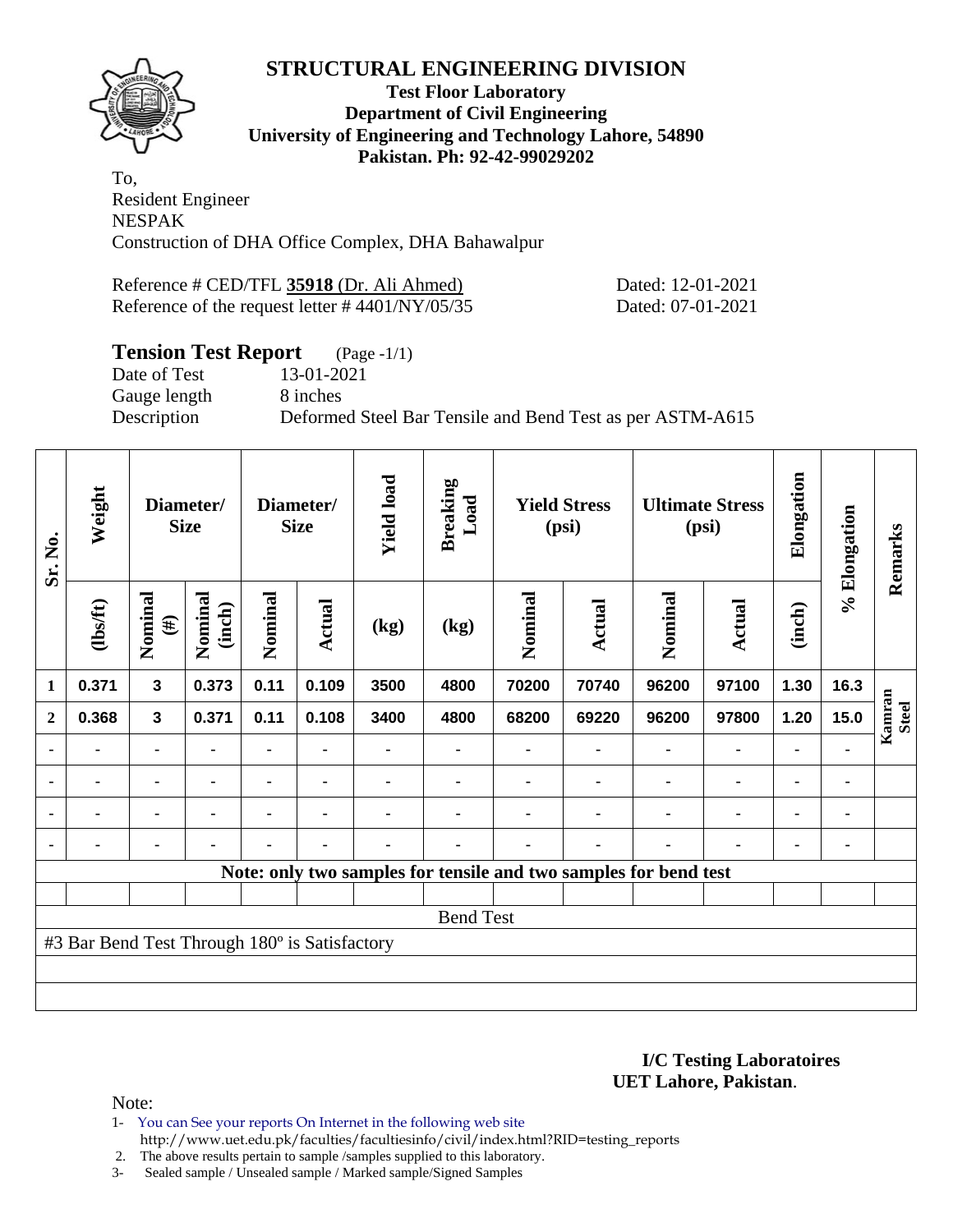

#### **Test Floor Laboratory Department of Civil Engineering University of Engineering and Technology Lahore, 54890 Pakistan. Ph: 92-42-99029202**

To, Resident Engineer NESPAK Development of Infrastructure in LDA City, Lahore (Package 2 of Development Area - 1)

| Reference # CED/TFL 35920 (Dr. Ali Ahmed)                  | Dated: 12-01-2021 |
|------------------------------------------------------------|-------------------|
| Reference of the request letter $\#$ 4047/13/OH/04-KRC/125 | Dated: 01-01-2021 |

## **Tension Test Report** (Page -1/1)

Date of Test 13-01-2021 Gauge length 8 inches

Description Deformed Steel Bar Tensile and Bend Test as per ASTM-A615

| Sr. No.        | Weight                                        |                         | Diameter/<br><b>Size</b> |                | Diameter/<br><b>Size</b> |                | <b>Yield load</b><br><b>Breaking</b><br>Load |         | <b>Yield Stress</b><br>(psi)                                     |         | <b>Ultimate Stress</b><br>(psi) | Elongation     | % Elongation | Remarks                      |
|----------------|-----------------------------------------------|-------------------------|--------------------------|----------------|--------------------------|----------------|----------------------------------------------|---------|------------------------------------------------------------------|---------|---------------------------------|----------------|--------------|------------------------------|
|                | $\frac{2}{10}$                                | Nominal<br>$(\#)$       | Nominal<br>(inch)        | Nominal        | <b>Actual</b>            | (kg)           | (kg)                                         | Nominal | Actual                                                           | Nominal | Actual                          | (inch)         |              |                              |
| 1              | 0.368                                         | $\overline{\mathbf{3}}$ | 0.371                    | 0.11           | 0.108                    | 3000           | 4400                                         | 60200   | 61210                                                            | 88200   | 89800                           | 1.70           | 21.3         | <b>Steel</b><br>$\mathbb{H}$ |
| $\mathbf{2}$   | 0.376                                         | 3                       | 0.375                    | 0.11           | 0.110                    | 3400           | 4900                                         | 68200   | 67860                                                            | 98200   | 97800                           | 1.50           | 18.8         |                              |
|                |                                               |                         |                          |                |                          |                |                                              |         |                                                                  |         | $\blacksquare$                  | $\blacksquare$ | ٠            |                              |
| ٠              | -                                             | ۰                       |                          |                |                          |                |                                              |         |                                                                  |         | $\blacksquare$                  | $\blacksquare$ | ٠            |                              |
| $\blacksquare$ | ۰                                             | ۰                       | ٠                        | $\blacksquare$ | $\blacksquare$           |                |                                              |         | $\blacksquare$                                                   |         | $\blacksquare$                  | $\blacksquare$ | ۰            |                              |
| $\blacksquare$ | ۰                                             |                         | $\blacksquare$           | -              | $\blacksquare$           | $\blacksquare$ |                                              |         | $\blacksquare$                                                   |         | $\blacksquare$                  | $\blacksquare$ | ۰            |                              |
|                |                                               |                         |                          |                |                          |                |                                              |         | Note: only two samples for tensile and two samples for bend test |         |                                 |                |              |                              |
|                |                                               |                         |                          |                |                          |                |                                              |         |                                                                  |         |                                 |                |              |                              |
|                |                                               |                         |                          |                |                          |                | <b>Bend Test</b>                             |         |                                                                  |         |                                 |                |              |                              |
|                | #3 Bar Bend Test Through 180° is Satisfactory |                         |                          |                |                          |                |                                              |         |                                                                  |         |                                 |                |              |                              |
|                |                                               |                         |                          |                |                          |                |                                              |         |                                                                  |         |                                 |                |              |                              |
|                |                                               |                         |                          |                |                          |                |                                              |         |                                                                  |         |                                 |                |              |                              |

**I/C Testing Laboratoires UET Lahore, Pakistan**.

Note:

1- You can See your reports On Internet in the following web site

http://www.uet.edu.pk/faculties/facultiesinfo/civil/index.html?RID=testing\_reports

2. The above results pertain to sample /samples supplied to this laboratory.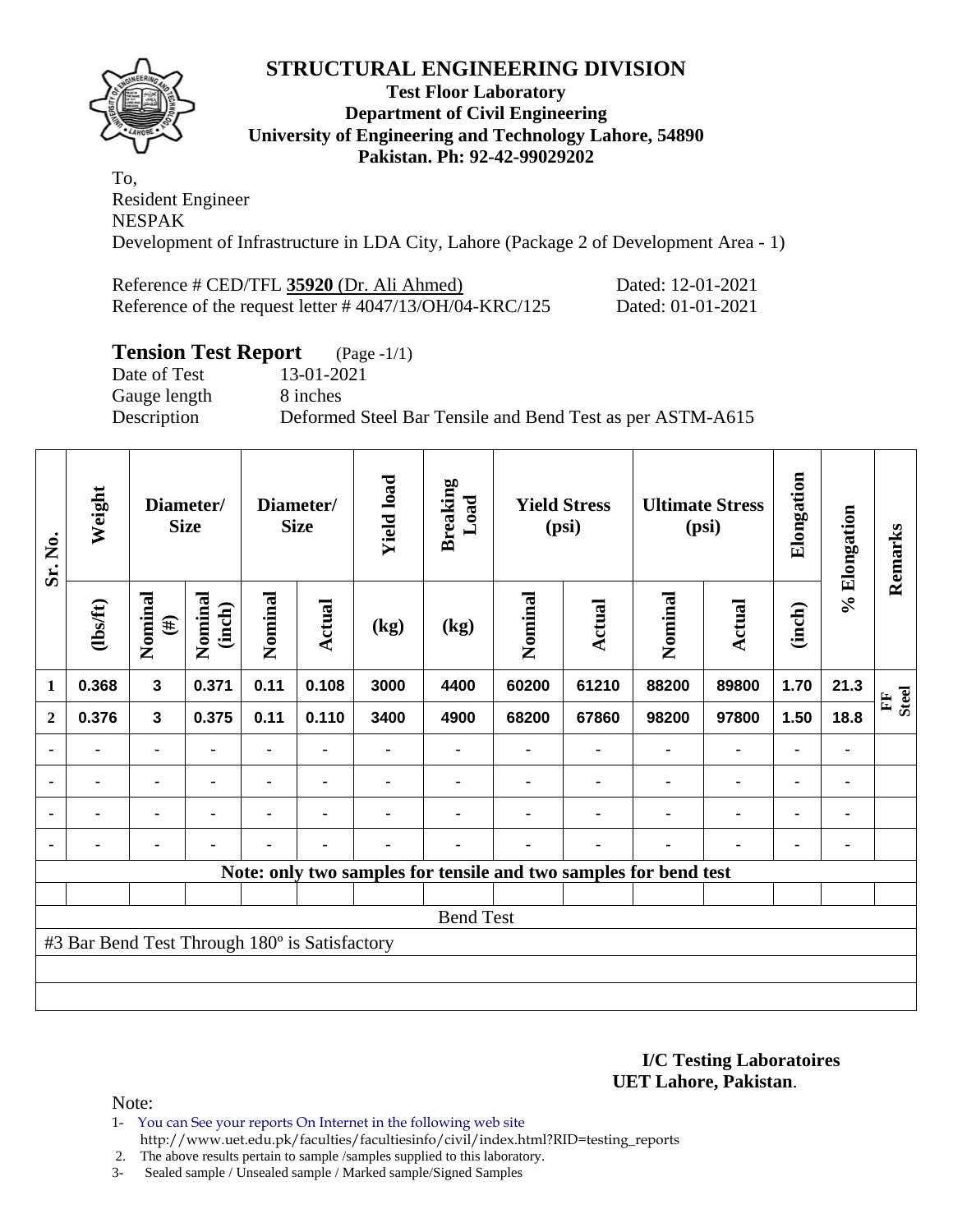

**Test Floor Laboratory Department of Civil Engineering University of Engineering and Technology Lahore, 54890 Pakistan. Ph: 92-42-99029202** 

Ref: CED/TFL/01/35922 Dated: 12-01-2021

Dated of Test: 13-01-2021

**To M/S StrongForce Private Limited Lahore (Portable Block Foundation for AJAX Compressor at United Energy Pakistan Ltd)** 

## Subject: **- CALIBRATION OF HYDRAULIC JACK (MARK: TFL/01/35922)** (Page -1/1)

Reference to your Letter No. L2021-01-11380, dated: 12/01/2021 on the subject cited above. One Hydraulic Jack (Jack No. 102, Gauge No. SF 102) as received by us has been calibrated. The results are tabulated as under:

| <b>Total Range</b>       | Zero - | $1000$ (bar) |
|--------------------------|--------|--------------|
| <b>Calibrated Range:</b> | Zero - | $400$ (bar)  |

| <b>Hydraulic Jack Reading (bar)</b> | 40      | 80    | 120   | 160    | 200    | 240    | 280    | 320    | 360    | 400    |        |
|-------------------------------------|---------|-------|-------|--------|--------|--------|--------|--------|--------|--------|--------|
|                                     | (kg)    | 7000  | 16700 | 26100  | 35900  | 45200  | 54600  | 64500  | 73900  | 83200  | 93000  |
| <b>Calibrated Load</b>              | (Tonne) | 7.00  | 16.70 | 26.10  | 35.90  | 45.20  | 54.60  | 64.50  | 73.90  | 83.20  | 93.00  |
| <b>Calibrated Pressure (bar)</b>    |         | 29.59 | 70.59 | 110.33 | 151.75 | 191.07 | 230.80 | 272.65 | 312.39 | 351.70 | 393.13 |

(1 Tonne = 1000 kg) The Ram Area of Jack =  $232 \text{ cm}^2$ <br>Calibration Curve For Jack No. 102



 **UET Lahore, Pakistan**.

- 1- You can See your reports On Internet in the following web site http://www.uet.edu.pk/faculties/facultiesinfo/civil/index.html?RID=testing\_reports
- 2. The above results pertain to sample /samples supplied to this laboratory.
- 3- Sealed sample / Unsealed sample / Marked sample/Signed Samples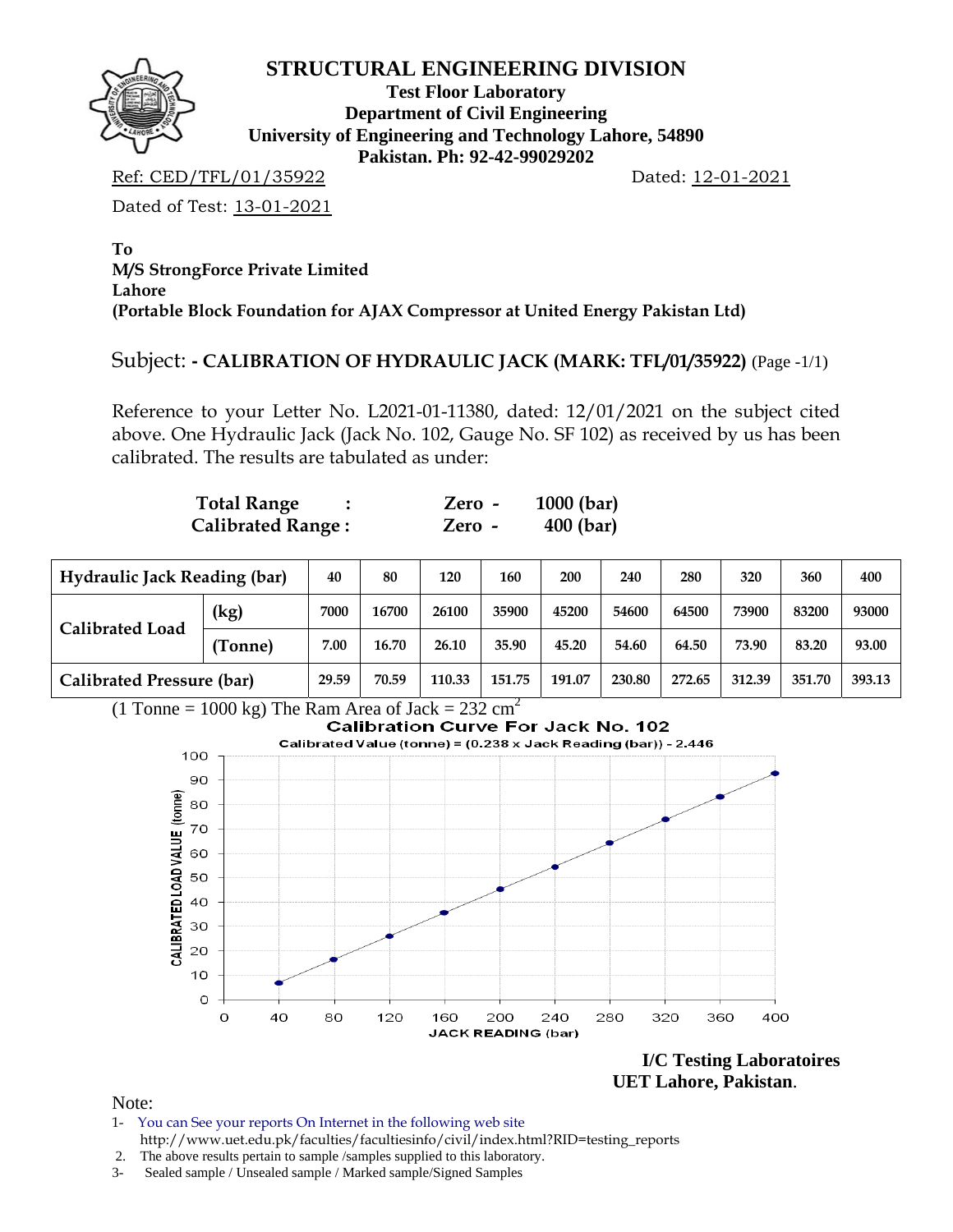

**Test Floor Laboratory Department of Civil Engineering University of Engineering and Technology Lahore, 54890 Pakistan. Ph: 92-42-99029202** 

Ref: CED/TFL/01/35923 Dated: 12-01-2021

Dated of Test: 13-01-2021

**To M/S StrongForce Private Limited Lahore (Rehabilitation Works at Raw Meal Silo, Askari Cement, Wah)** 

# Subject: **- CALIBRATION OF HYDRAULIC JACK (MARK: TFL/01/35923)** (Page -1/2)

Reference to your Letter No. L2021-01-11379, dated: 12/01/2021 on the subject cited above. One Hydraulic Jack (Jack No. 47, Gauge No. SF-47) as received by us has been calibrated. The results are tabulated as under:

| <b>Total Range</b>       | Zero - | $1000$ (bar) |
|--------------------------|--------|--------------|
| <b>Calibrated Range:</b> | Zero - | 360 (bar)    |

| <b>Hydraulic Jack Reading (bar)</b> |         | 40    | 80    | 120    | 160    | 200    | 240    | 280    | 320    | 360    |
|-------------------------------------|---------|-------|-------|--------|--------|--------|--------|--------|--------|--------|
| <b>Calibrated Load</b>              | (kg)    | 1800  | 4100  | 6100   | 8150   | 10400  | 12400  | 14600  | 16500  | 18850  |
|                                     | (Tonne) | 1.80  | 4.10  | 6.10   | 8.15   | 10.40  | 12.40  | 14.60  | 16.50  | 18.85  |
| Calibrated Pressure (bar)           |         | 34.58 | 78.76 | 117.18 | 156.57 | 199.79 | 238.21 | 280.47 | 316.97 | 362.12 |



**I/C Testing Laboratoires UET Lahore, Pakistan**.

- 1- You can See your reports On Internet in the following web site http://www.uet.edu.pk/faculties/facultiesinfo/civil/index.html?RID=testing\_reports
- 2. The above results pertain to sample /samples supplied to this laboratory.
- 3- Sealed sample / Unsealed sample / Marked sample/Signed Samples